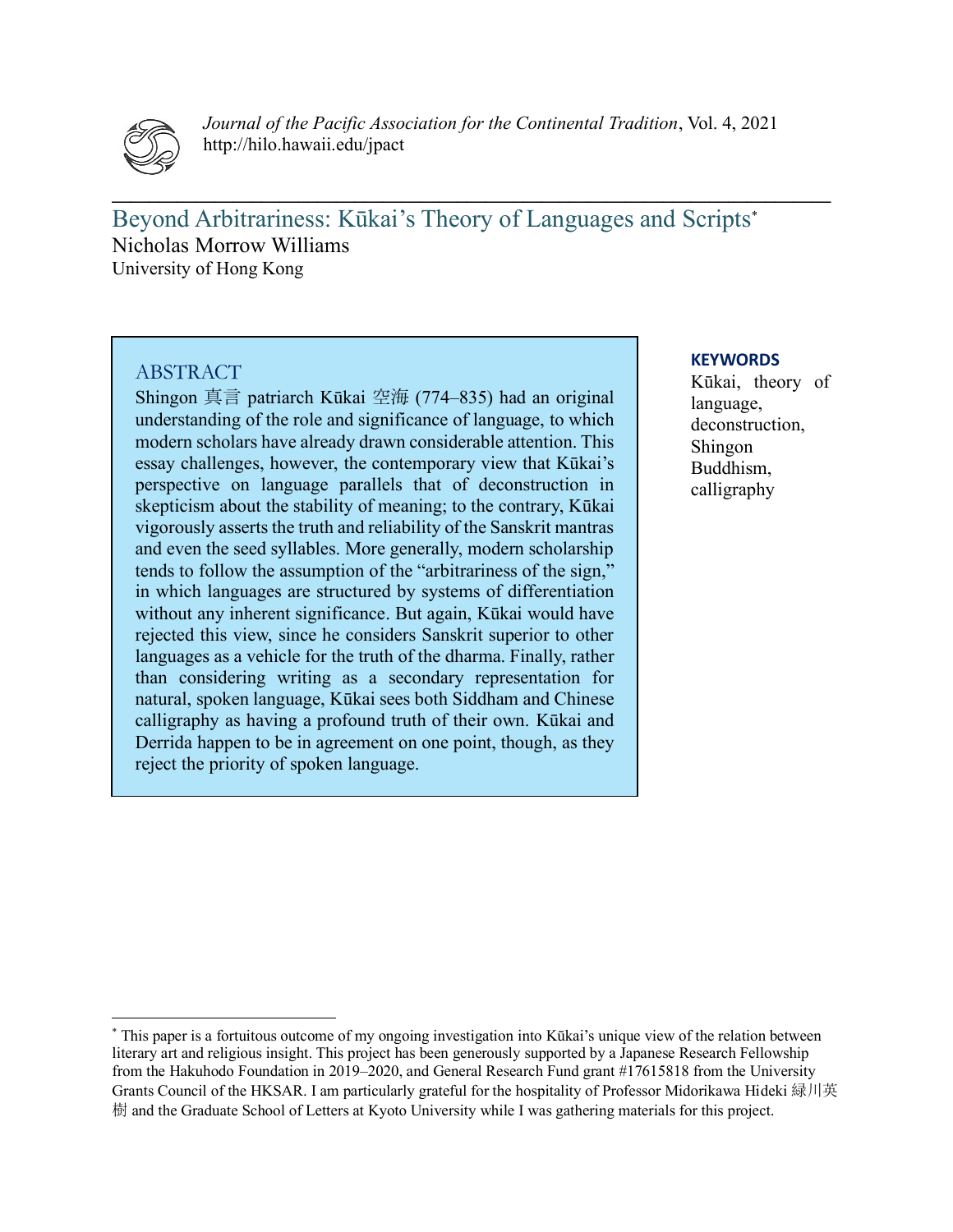Kūkai 空海 (774–835), also known as Kōbō daishi 弘法大師 or the Great Dharma-Promulgating Teacher, is known as the founder of Shingon 真 言 or Esoteric Buddhism in Japan, and as a polymath with cultural achievements ranging from his treatise of Chinese poetic criticism, *Bunkyō hifu ron* 文鏡秘府論, to his influential calligraphy and much else besides. Apart from his voluminous writings, Kūkai led an eventful life, traveling to Chang'an in the years 804–806, returning to become a close associate of the Emperor Saga 嵯峨 (r. 809– 823), and finally establishing the vast Shingon sanctuary at Mount Kōya 高 野, which now hosts his mausoleum. Kūkai has attracted a vast scholarship in Japanese and also substantial interest in the West. One point of continuing interest has been his theory of language, integrating elements from Mahāyāna Buddhism in general, from Esoteric Buddhism, from pre-Buddhist Chinese thought, and—intangibly but unmistakably—from his own homeland of Japan as well.

In my view, though, Kūkai has no theory of

"language" per se, because he would not have accepted the assumption of modern linguistics that there is such a fixed category encompassing Chinese, Japanese, Sanskrit, etc. Instead, Kūkai has a theory of "languages," assigning fundamentally distinct status to the different languages he knew.<sup>1</sup> To be more precise, one should say that he has a theory of "languages and scripts," as reflected in the title of his famous essay, *Shō-ji-jissō gi* 聲 字実相義, "On the Meanings of Sound [i.e. language], Letter [or graph, character, etc.], and Reality."<sup>2</sup> A key element of this theory is that Sanskrit mantras and the letters of which they are composed have a unique and privileged status as keys to reality. For instance, one of Kūkai's essays is devoted entirely to the Sanskrit syllable *hūṃ*

(written in Siddham script  $\mathbf{\&}$ ).<sup>3</sup> Kūkai's view of the power of mantras is grounded in Indian tradition tracing far beyond Tantric Buddhism to the *Upanishads*. 4 To this conception, though, Kūkai attaches a traditional Chinese conceptions of the characters as reflecting natural patterns so that they possess a privileged, though secondary, status.<sup>5</sup>

<sup>4</sup> On this point see Matsunaga Yūkei, "Kōbō daishi no gengokan," 45. Note that there was debate within the Brahmanic tradition over how and even whether mantras express meaning: see Johannes Bronkhorst, *A Śabda Reader: Language in Classical Indian Thought* (New York: Columbia University Press, 2019), 10.

 $<sup>5</sup>$  A good account of this topic, and how Kūkai's</sup> view of Chinese characters was imbued with the patterns of nature in the Chinese Daoist tradition, is in Kamitsuka Yoshiko 神塚淑子, "Kūkai no mojikan" 空海の文字観, in *Rikuchō Dōkyō shisō* 

 $1$  A valuable survey is Matsunaga Yūkei 松長有慶, "Kōbō daishi no gengokan" 弘法大師の言語観, in *Kūkai no shisō to bunka: Onozuka Kichō hakase koki kinen ronbunshū* 空海の思想と文化:小野 塚幾澄古稀記念論文集 (Tokyo: Nonburusha, 2004), 1:35–52. Matsunaga emphasizes the multiplicity of Kūkai's conception of language, with roots in both India and China, and distinguishing among words, script, etc., though he does not directly discuss the relative significance of Sanskrit and Chinese.

<sup>2</sup> The definitive edition of Kūkai's works is *Teihon Kōbō daishi zenshū* 定本弘法大師全集 (Kōyasan, Wakayama-ken: Mikkyō bunka kenkyūjo, 1992– 1997). This piece is in *Teihon Kōbō daishi zenshū*, 3:33–49. The notes and commentary in *Kōbō daishi chosaku zenshū* 弘法大師著作全集, ed. Katsumata Shungyō 勝又俊教 (Tokyo: Sankibō busshorin, 1968, 1994) are also very helpful and I

will refer to them when necessary.

<sup>3</sup> *Teihon Kōbō daishi zenshū*, 3:51–72. Both this and the essay mentioned in the previous note are conveniently accessible in the bilingual edition by Takagi Shingen 高木訷元 and Thomas Eijō 瑩浄 Dreitlein, *Kūkai on the Philosophy of Language* (Tokyo: Keio University Press, 2010).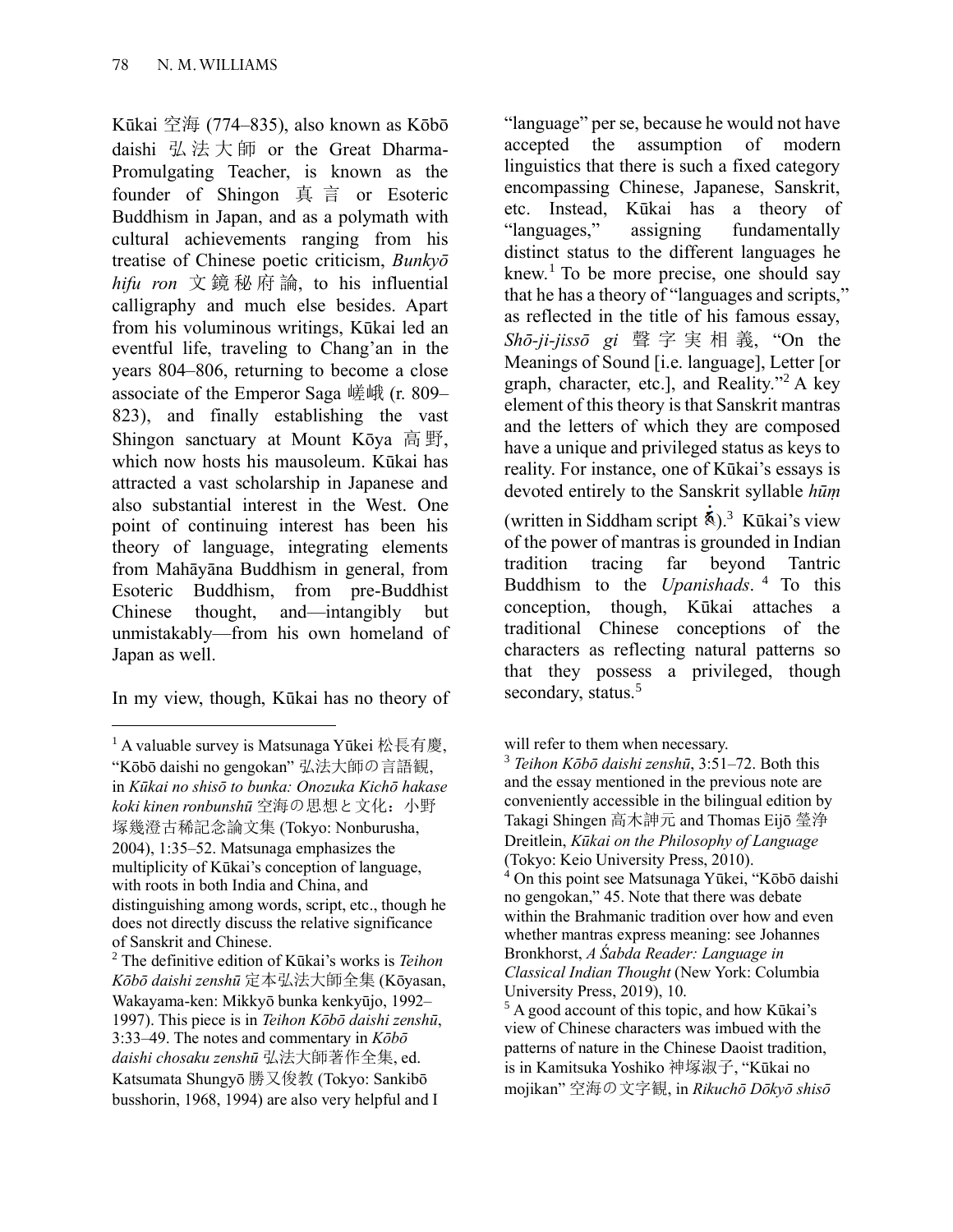

*Figure 1* Gravestone inscribed with Siddham letter "A" at the Okunoin cemetery, final resting place of Kūkai, at his sanctuary complex on Mount Kōya. Photo by author, January 23, 2020.

For Kūkai, who does not subscribe to the modern linguistic dogma of the "arbitrariness of the sign," neither Sanskrit nor Chinese writing has an arbitrary, socially constructed relation to reality. This modern view of language originates with the great linguist Ferdinand de Saussure and his posthumously published *Cours de linguistique génerale*, in which he suggests that the elements of language possess meaning only by virtue of their differentiation from other signs, and lack any intrinsic significance. <sup>6</sup> Though Saussure's own thought balanced contradictory impulses from Romanticism and modern science––one reason he was unable to complete any publication on general linguistics in his own lifetime––his legacy to modern thought is clear.<sup>7</sup> It is reflected in the tendency of Kūkai's contemporary interpreters to present him as a having a theory of an abstraction called "language." Even Takagi Shingen 高木訷元 and Thomas Eijō 瑩 浄 Dreitlein, who together have authored a scrupulously accurate translation of several key texts, mislead the reader slightly in the title of their volume, *Kūkai on the Philosophy of Language*.

In fact, Kūkai's view of languages is grounded in a sense of the mutual entanglements of culture, language, and reality. Classical Chinese (*kanbun* 漢文) is not one sign-system parallel to many others but is instead the basis of a cultural system all its own. Kūkai's extant writings are all composed in classical Chinese, and he was one of the greatest masters of the Chinese rhetorical and poetic tradition in his day. His view of languages, like those of other topics, are expressed in a singularly dense style embedded with countless allusions to classical Chinese literature. Just as with languages, nor did Kūkai regard different forms of discourse within one language

*no kenkyū* 道教思想の研究 (Tokyo: Sōbunsha, 1999), 415–39. However, see also Timothy Michael O'Neill, *Ideography and Chinese Language Theory: A History* (Berlin: Walter de Gruyter, 2016), presenting Confucian language theory in another light altogether.

<sup>6</sup> Saussure, *Cours de linguistique générale* (Paris: Payot, 1960), 166: "... dans la langue il n'y a que des différences *sans termes positifs*. Qu'on prenne le signifié ou le signifiant, la langue ne comporte ni des idées ni des sons qui préexisteraient au

système linguistique, mais seulement des différences phoniques issues de ce système. . . . Un système linguistique est une série de différences de sons combinées avec une série de différences d'idées. . ."

 $<sup>7</sup>$  For a thoughtful reconsideration of the</sup> development of Saussure's own ideas, see Boris Gasparov, *Beyond Pure Reason: Ferdinand de Saussure's Philosophy of Language and Its Early Romantic Antecedents* (New York: Columbia University Press, 2013).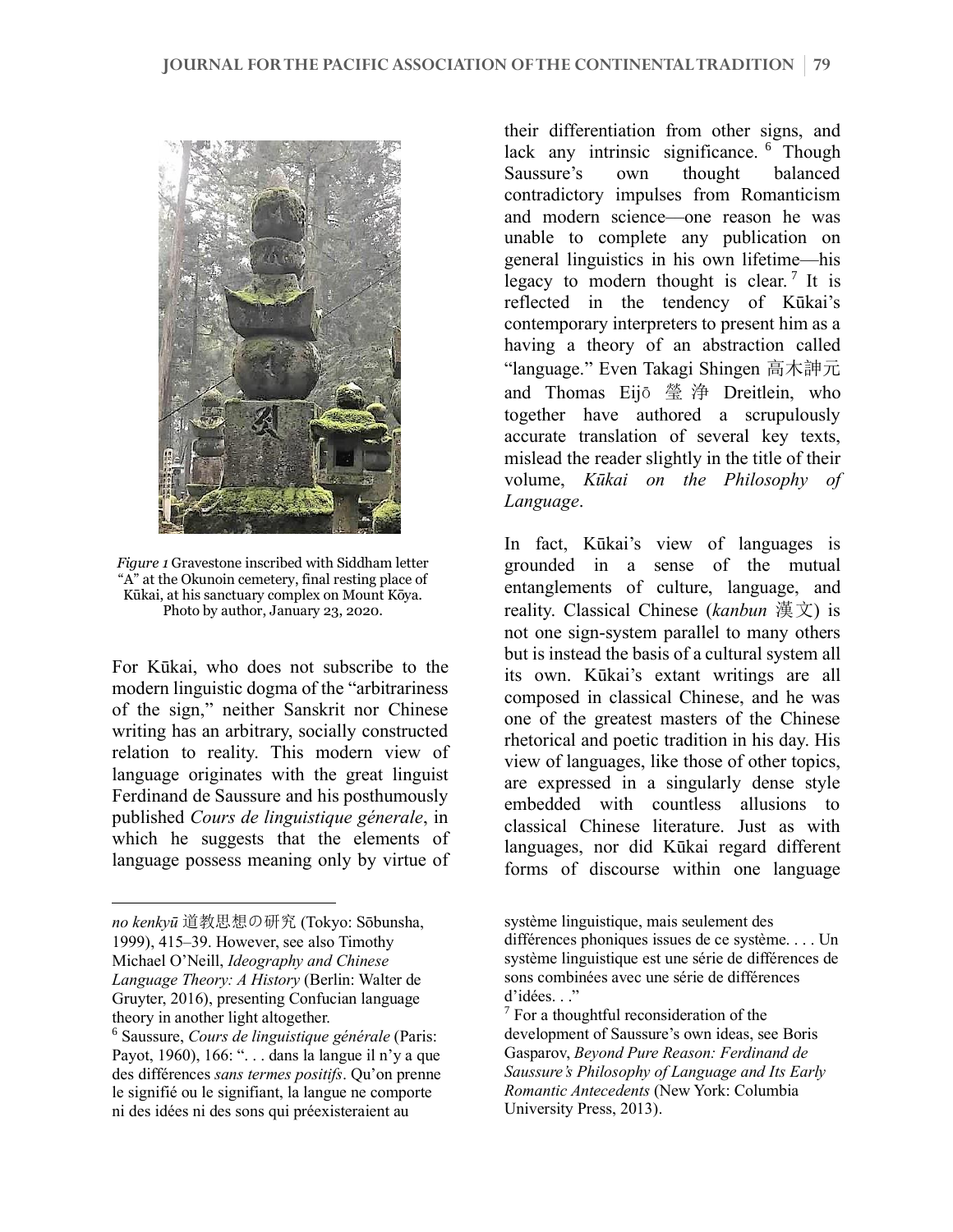equally, but privileged certain forms of poetic and allusive writing. All this is particularly relevant for Sanskrit (and its written form in the Siddham script), which for Kūkai is not a language parallel with Chinese, let alone Japanese, but is the privileged means of expression for the Dharma-body itself. The fundamental sounds and letters of Sanskrit have a relationship to reality that is not symbolic but productive and iconic. For instance, the letter *a* "is the mother of all letters, the essence of all sounds, and the fountainhead of every aspect of reality" 即是 一切字之母,一切聲之體, 一切實相之 源. 8

In this paper I examine the hierarchical conception of language fundamental to Kūkai's thought. Though in this paper we may only have space to examine the most basic features of Kūkai's view, the schematic arrangement is clear. Spoken utterances and written texts can be arranged in two parallel hierarchies, proceeding in one case from ordinary spoken language, such as spoken Japanese or Chinese dialects; to more patterned and elegant speech, such as the language of the Sages or Boddhisattvas, among which Sankrit is already privileged; and culminating in the Mantras of enlightenment. Written texts can be arranged in a parallel scheme, but here Japanese has no place at all, lacking an independent writing system, so the hierarchy consists simply of Chinese/*kanbun* and Siddham, both aspiring to truth and elegance, but Siddham privileged far above Chinese, being the direct written representation of the Dharma.

I note in passing that Kūkai would not distinguish, like modern scholars, between

written Chinese and its composition by Japanese scholars (*kanbun*); nor does he find that the Siddham script is the sole possession of Indian culture. In this regard Kūkai is more hierarchical in his thinking but also more cosmopolitan in his overall outlook than we are today.

# **Difference and Distinction**

In approaching this topic we start out with our own assumptions about the use of language. Does language represent reality, and if so how? One of the fascinations of Kūkai, like other Buddhist thinkers of both South and East Asia, is his recognition of the limitations of language, which seems to anticipate similar queries of 20th-century philosophy. In particular, the scholar of Japanese and comparative literature, Thomas Hare, has attempted to read Kūkai from the perspective of deconstruction.<sup>9</sup> Hare argues that Kūkai uses various analytical tools to draw out the ambiguities or contradictions in language, while also admitting that he combines this skeptical activity with a faith in esoteric knowledge that may be immune to such skepticism. In his conclusion, Hare offers the inspiring suggestion that Kūkai may offer a path for resolving the contradictions of modern thought.

Much of Hare's analysis is focused on a single text by Kūkai, "Explaining the Title of the Diamond Sutra" 金剛般若波羅蜜経開 題 (on the *Vajracchedikā prajn͂ā pāramitā sūtra*).<sup>10</sup> The Diamond Sutra is of course one of the classic scriptures of Mahāyāna Buddhism, and an important reference point for Kūkai, but not one of the Esoteric scriptures central to his thought, so while it is

<sup>8</sup> *Unji gi* 吽字義 (The Meanings of the Letter *Hūṃ*), in *Teihon Kōbō daishi zenshū*, 3:53; translation in *Kūkai on the Philosophy of Language*, 130–31.

<sup>&</sup>lt;sup>9</sup> Thomas Hare, "Reading Writing Cooking:

Kūkai's Interpretive Strategies," *Journal of Asian Studies* 49.2 (1990): 253–73.

<sup>10</sup> *Teihon Kōbō daishi zenshū*, 4:255–68.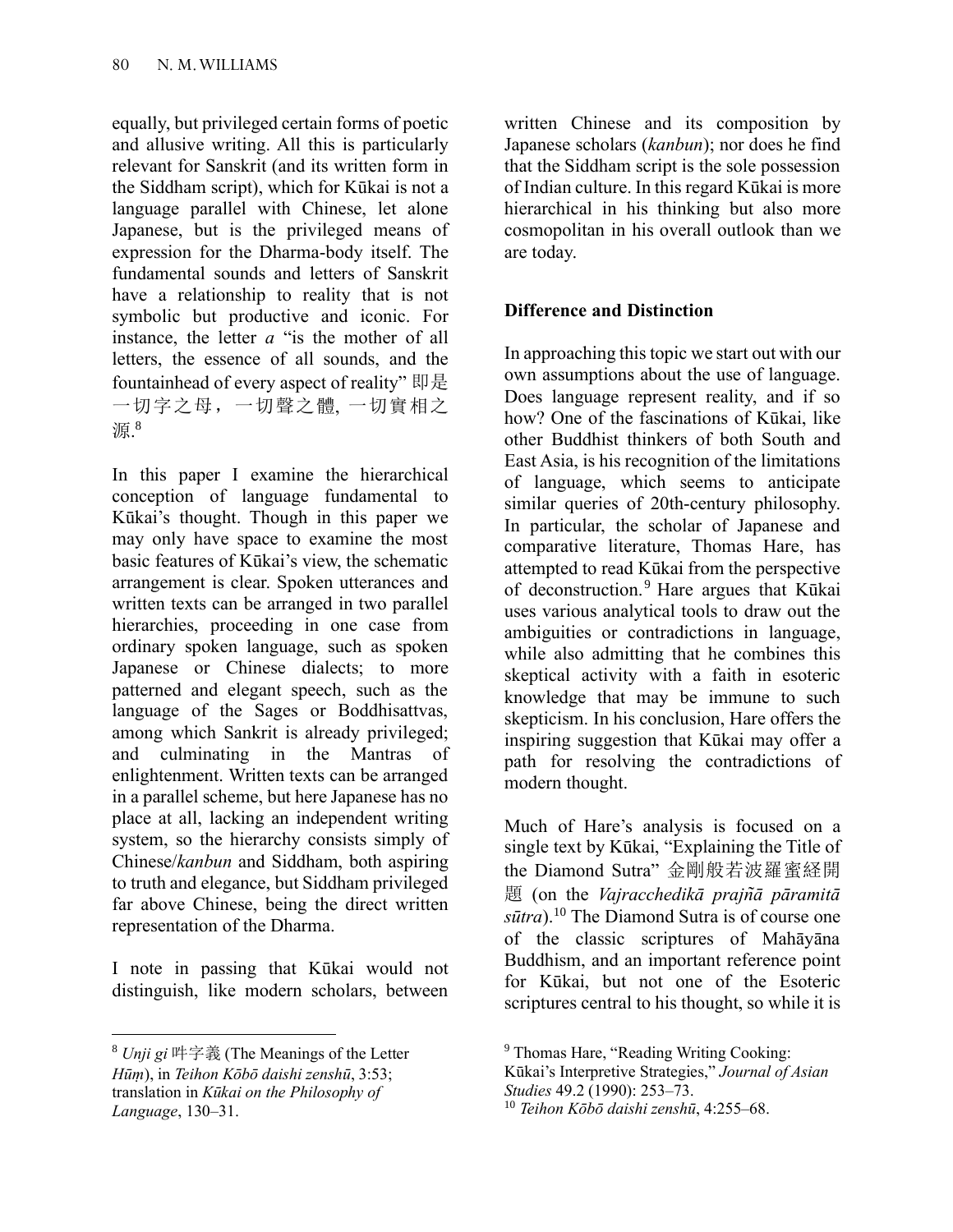potentially a valuable source, this approach risks confusing typical Buddhist arguments with those unique to Kūkai. At one key point, Hare discusses a passage where Kūkai is presenting the views of the Indian philosopher Nāgārjuna, borrowing mainly from the *Shi Moheyan lun* 釋摩訶衍論. 11 Kūkai explains that the numberless Buddhas may differ drastically in their individual qualities and level of insight, while still being identical with respect to the dharma itself:

> The virtues of each of these Buddhas surpass in number the sands of the Ganges and exceed the number of grains in an entire world reduced to dust, but each and every one maintains separate distinction in terms of root and branch, principal and auxiliary. All the same, they remain equal and, being equal, one; hence, the name "unconditioned dharma." $^{12}$

一一佛德雖過恆沙超剎塵,根條主 伴各各有差別,然猶平等平等一, 故名無為法。

Hare concludes that Kūkai uses the passage "to explain the existence of distinction and difference on a plane of perfect enlightenment, a kind of difference written under erasure, différance, which allows the unbounded meaning of the profound and recondite interpretive strategy yet maintains a possibility of cognitive differentiation."<sup>13</sup>

Though it is true that this kind of dialectical move from difference to identity to identityin-difference is an important ingredient of Kūkai's thought, however, it is a general feature of Buddhist philosophy rather than a particularity of Kūkai's. There is no doubt that Kūkai's thought is in large part built on general Mahāyāna assumptions, and also that he employs some of the traditional Mahāyāna arguments about the relativity of truth and the conditionedness of language.  $14$  But elsewhere, Kūkai attempts to move beyond the paradoxes of Nāgārjuna's philosophy by means of Esoteric absolutes.<sup>15</sup> For instance, just a little later in the same text, Kūkai introduces the four samādhi he has identified in the Diamond Sutra, corresponding to the "four immeasurable states of mind" (Skt. catvāri-apramānāṇi, *si wuliang xin* 四無量 心). These are actually Esoteric concepts which he is applying to the Diamond sutra rather than ideas already found within it. The third is the mind of great joy:

> The doctrines of adaptation and transformation according to a person's faculties, explain many terms and sentences in shallow and summary form. If one were to explain the deepest secrets of the mantras for someone with

 $11$  *T* 1668. This text was of great importance to Kūkai but probably not actually written by Nāgārjuna.

<sup>&</sup>lt;sup>12</sup> Hare's translation from "Reading Writing" Cooking," 270–71; original text from *Teihon Kōbō daishi zenshū*, 4:258.

<sup>&</sup>lt;sup>13</sup> "Reading Writing Cooking," 271.

<sup>&</sup>lt;sup>14</sup> This passage is an odd choice as a representative of Kūkai's thought, since it is one where he is seeking only to relay the relevant views of the principal philosopher of Mahāyāna ontology, Nāgārjuna. Moreover, the passage Hare translates to illustrate this point is dealing with a very

specific question, the relation of enlightened beings to one another and how they can share one enlightenment while also differing in various ways. That is to say, it is more a point about the organization of the pantheon than about language or even belief per se.

<sup>&</sup>lt;sup>15</sup> Cf. Ian W. Mabbett, "Nāgārjuna and Deconstruction," *Philosophy East and West* 45 (1995): 203–25; David R. Loy, "Language against Its Own Mystifications: Deconstruction in Nāgārjuna and Dōgen," *Philosophy East and West*  49 (1999): 245–60.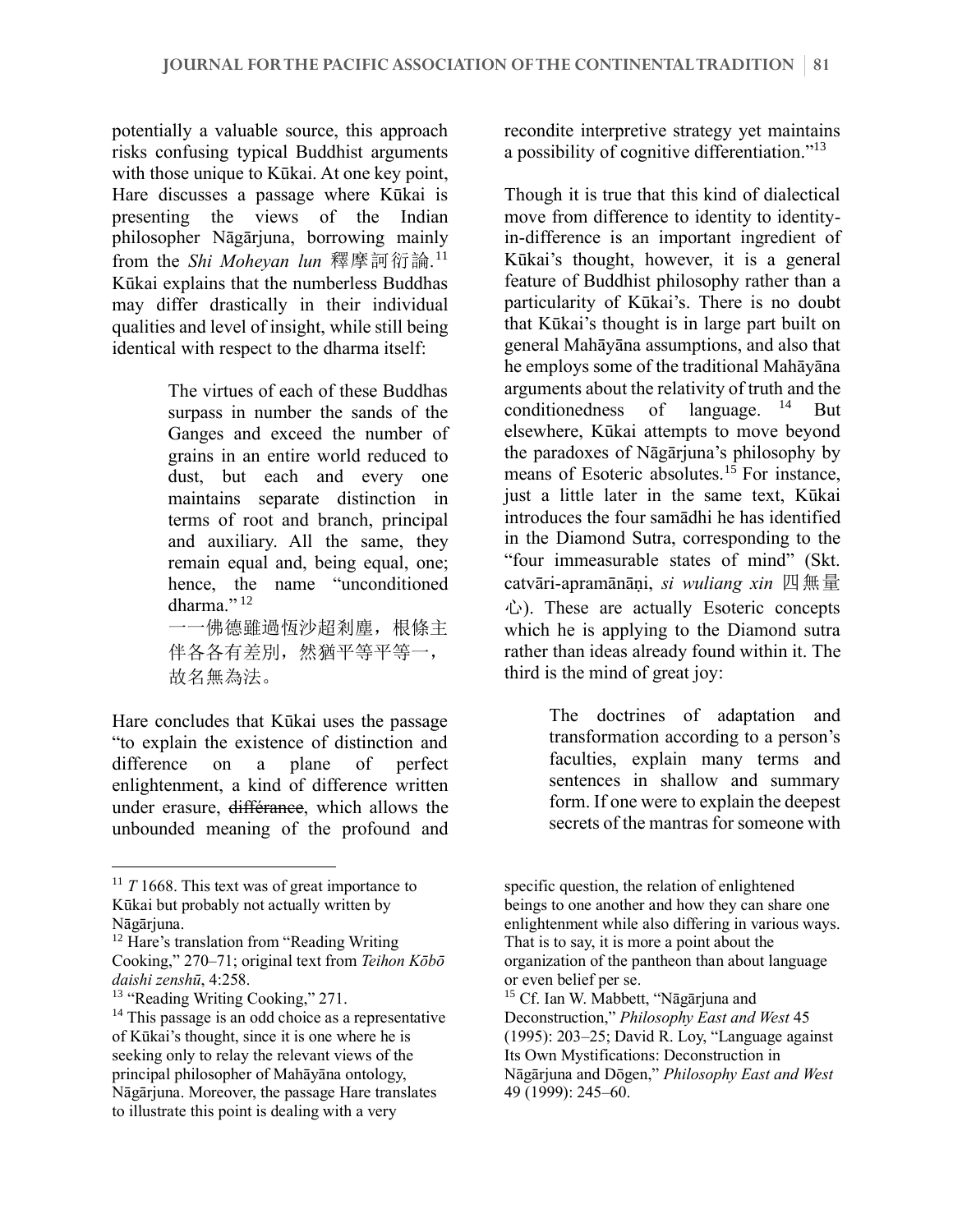a high degree of native ability, so the text says that in order to cultivate the Greater Vehicle, the interpreters should refer to exoteric teachings. But in order to cultivate the Supreme Vehicle the interpreters refer to the mantras to explain the deepest and most profound meaning. This is why the *Vajraśekhara tantra* and other sutras are named the supreme vehicle.

According to the *Mahā prajn͂āpāramitā śāstra*, truth (*prajn͂ā*) has many levels of depth. For those of the earlier levels truth should be explained in its shallow form, and for those at the advanced levels can be explained in depth. At the higher levels the depth will also vary accordingly. The bodhisattvas corresponding to each separate level may also differ in knowledge. The bodhisattva of the first level does not know the truth of the bodhisattva at the second level. The bodhisattva of the ninth level does not understand what the bodhisattva of the tenth level does. The bodhisattva of the tenth level cannot understand what the Tathāgata Buddha does. Thus knowledge has depths without limit, without end, knowledge has breadth that is without limit, without end. 16

應. 化隨機之説, 説多名句淺略之 義。若爲大度種性説眞言深祕,故 文云爲發大乘者説者擧顯教,爲發 最上乘者説者,擧爲眞言宗者説深 祕義。金剛頂等經名最上乘故。 據智度論,般若有多種淺深。爲地 前人所説淺,爲地上所説深。地上 中亦有淺深。一一地菩薩皆有差別。 初地菩薩不知二地菩薩所知般若。

乃至九地菩薩不解十地菩薩所知。 十地不知如來所得般若。如是淺深 無量無邊,廣略亦無量無邊。

This later passage adds context to the one analyzed by Hare. The point that bodhisattvas can be enlightened while having different levels of attainment cannot properly be related or even compared to deconstructive theories. In fact, all that Kūkai is saying here is that Buddhist practice is incremental; conceptually it is the same as the observation that under a graduated income tax, two people who make \$50,000 per annum and \$100,000 per annum, respectively, will both pay the same rate on the first \$50,000, but the latter person will pay a higher rate on the second half of his income.

Even more importantly, Kūkai does not end here but goes on to cite a sutra dear to his heart, the *Mahāvairocana tantra* (Dari jing 大日經), which is fundamental to Esoteric teachings:

> According to the *Mahāvairocana tantra*: <sup>17</sup> ordinary men only understand the shallow and summary meaning of many terms and sentences of the Two Vehicles. But the Buddhas and Bodhisattvas can understand the infinite meaning of just the individual terms and sentences. It is the same here for the depth and breadth both of the title and of the contents of the sutra. **Thus among the countless terms, sentences, and phrases, explained in the body of the sutras, in each case what is explained is the meaning of what has no attachments and is unchangeable:** all of them are simply referring to the samādhi of great joy

<sup>16</sup> *Teihon Kōbō daishi zenshū*, 4:260–61. My translation.

<sup>&</sup>lt;sup>17</sup> Original source unclear; Katsumata suggests

Kūkai is summarizing his impression of the sutra rather than quoting it directly. See *Kōbō daishi chosaku zenshū*, 2:436, n. 2.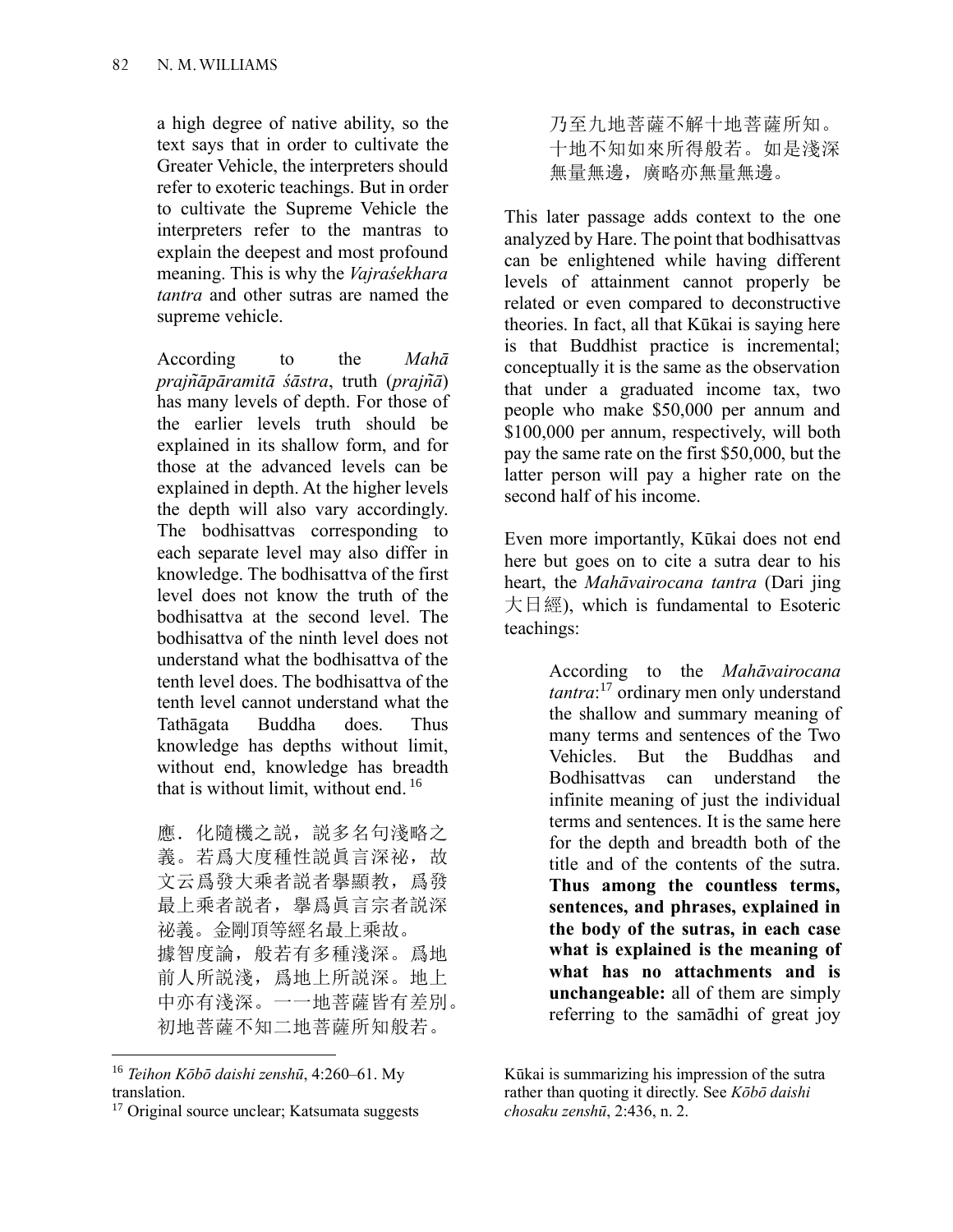belonging to Mañjuśrī, bodhisattva of great wisdom. <sup>18</sup>

據『大日經』:二乘凡夫但解多名句 淺略。諸佛菩薩一一名句中解無量 義。今此題目及經中淺深廣略亦復 如是。如是無量契經所説名句文身 中,各各説不著不住等義,皆是文 殊大智惠大喜三摩地之義。

According to the editors of the *Kōbō daishi chosaku zenshū*, the source for this idea within the sutra to which Kūkai attributes it is unclear. Presumably the general point is the way that insight and enlightenment can be found through the recitation of mantras and are even embodied in particular Siddham syllables. This idea is even hinted at by Kūkai's striking use of "in the body of" 身中 where he seems to mean simply "in the midst" of." The critical issue here, though, is that when Hare suggests that Kūkai has two complementary interpretive strategies, he is overlooking their intimate relationship in Kūkai's eyes. For Kūkai, the profound and esoteric meaning of the text is not opposed to but is an extension of the difference apparent on the surface. Moreover, the especially potent words and symbols, namely the fundamental Sanskrit sounds, Siddham symbols, and Esoteric mantras, in themselves contain the profound implications of the Dharma.

In other words, rather than having a skeptical view of language, Kūkai has an incrementalist one. Ordinary people using

ordinary language will not be able to express meaning fully, but Buddhas and Boddhisattvas are a different story. It is worth noting two further points. First, the source of this citation is not actually clear. Moreover, upon reflection, Kūkai's view of language cannot be the same as that of the original Indic sutra because he is viewing the sutras from the outside, as a higher body of knowledge.<sup>19</sup> But to locate the ground of language for Kūkai, we need to consider another key text.

# **Language and Script**

The *Shō-ji-jissō gi* 聲字実相義 is one of the most-discussed of Kūkai's writings precisely because it explicitly addresses issues of language and meaning, and so appears to be a useful guide for interpreting his other works. As we have seen from the essay on the Diamond Sutra, many of Kūkai's Buddhist writings are responses or introductions to other texts. One might say they are "dialogic" in constantly alternating between Kūkai's voice and that of other texts, or sometimes of imaginary interlocutors. A significant part of *Shō-ji-jissō gi* consists of two poems by Kūkai with his own extensive commentary. It is not an argumentative essay with a single thesis, but the theme is indicated by the title, which places the three concepts of sound, letter, and reality in parallel. Kūkai is arguing that within his own Buddhist cosmology, spoken language, written letters, and the reality all around them are three parallel strata, constantly in correspondence, shaping and forming one another.

<sup>18</sup> *Teihon Kōbō daishi zenshū*, 4:261. My translation, with emphasis added.

<sup>&</sup>lt;sup>19</sup> The sutra itself does explain that the mantras transcend past, present, and future, being "formed through inconceivable and profound interdependent arising." See Stephen Hodge, tr., *The Mahā-vairocana-abhisaṃbodhi tantra,*  (Abingdon, Oxon: RoutledgeCurzon, 2003), 172.

See also Kūkai's *Shō-ji-jissō gi*: "The deep, esoteric interpretation is that each syllable, each word, and each phrase contains infinite meanings and truths" 若作秘密釋者一一言一一名一一成 立各能具無邊義理 (*Kūkai on the Philosophy of Language*, 91).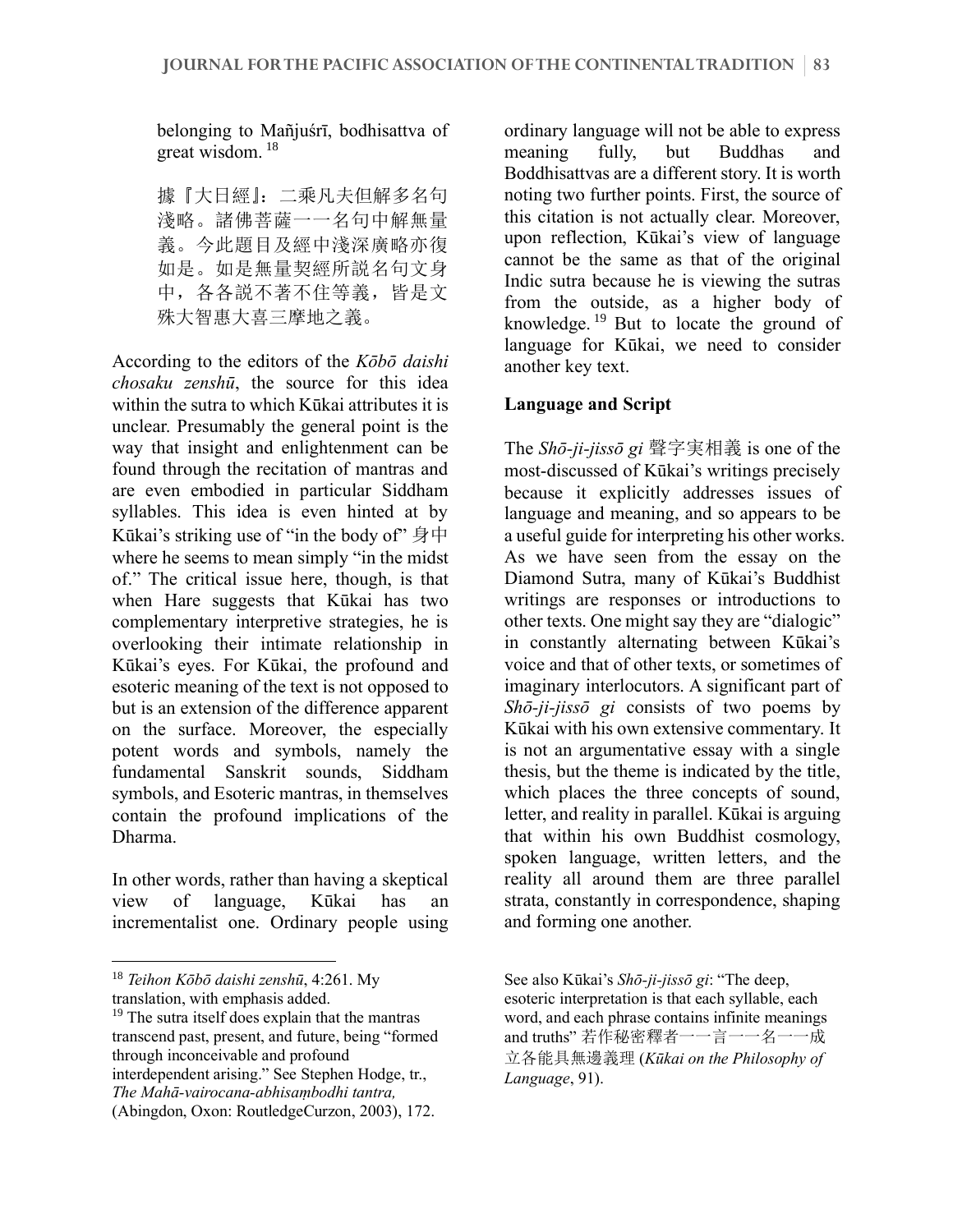The most detailed study of Kūkai in English is Ryūichi Abé's *The Weaving of Mantra: Kūkai and the Construction of Esoteric Buddhist Discourse*. Abé's detailed study of Kūkai's life and works makes a number of important points, notably: that many of the disparate elements of Shingon Buddhism had already been transmitted to Japan before his time, so that Kūkai's innovations lay in more radical, fundamental transformations; that Kūkai's esoteric thought was not just a sectarian Shingon project, but influenced Japanese Buddhism and culture much more broadly; and that Kūkai's establishment of Shingon Buddhism was in part a political project resisting the *ritsuryō* 律 令 (essentially Confucian) organization of society. For the purposes of my discussion here, the most relevant section of Abé's book is its seventh chapter, "Semiology of the Dharma; or, the Somaticity of the Text." In this chapter, Abé emphasizes that Kūkai's mature theory of text and language is founded in his esoteric thought, and in esoteric scriptures like the *Mahāvairocana tantra*. Moreover, Abé sees the "somaticity of the text" as a key element in Kūkai's thought: Kūkai repeatedly emphasizes the way that human use of language, whether expressing words as sound or inscribing letters physically, is a physical, ritualistic act that relates the embodied subject to the dharmabody of the universe.

While this is indeed a critical aspect of Kūkai's thought, the "somaticity of the text" is ambiguous with regard to the reliability or truth of bodies and/or texts. In spite of Abé's comprehensive study of Kūkai's works and life, he too, like Hare, misrepresents Kūkai's view of language, in Abé's case presenting Kūkai as a structuralist or semioticist who

sees only a universe of signs. For instance, consider the critical second quatrain from *Shō-ji-jissō gi*, on which Kūkai presents extensive commentary. I quote directly from the authoritative recent translation by Takagi Shingen 高木訷元 and Thomas Eijō 瑩浄 Dreitlein:<sup>20</sup>

> Form (*rūpa*) has such qualities as color, shape, and movement. Both the sentient and insentient–– beings and their worlds––have these. There is the spontaneous, and there is conditioned arising. They can delude or then enlighten.

顯形表等色, 內外依正具。 法然隋缘有, 能迷亦能悟。

The whole verse is describing a complex set of relations between form and reality, the spontaneous Dharma and conditioned beings. Abé, by contrast, renders the third line "As [the Dharmakāya's] spontaneous play and as their consequences, [these letters]."<sup>21</sup> This curiously unliteral translation identifies "letters" with the concept of "play," Abé's rendering of unconditioned spontaneity, *hōnen* 法然 (also *hōni* 法爾). But the original poem is not merely indicating the diverse relations among forms (such as speech and writing), living beings, and reality (the conditioned and the unconditioned). By translating *hōnen* 法然 as "spontaneous play," Abé's translation gives the impression that Kūkai sees everything outside of the Dharma itself as "play" or performance without fixed meaning.

In fact, Kūkai often distinguishes at least one stratum of "true words," mantras which are grounded in the teachings of supreme Buddhas, as he declares elsewhere in *Shō-ji-*

<sup>20</sup> *Kūkai on the Philosophy of Language*, 104–5. See also *Teihon Kōbō daishi zenshū*, 3:41.

<sup>21</sup> *The Weaving of Mantra*, 284. I have reformatted

slightly and inserted "the verse reads" since Abé translates the preceding sentence and verse separately.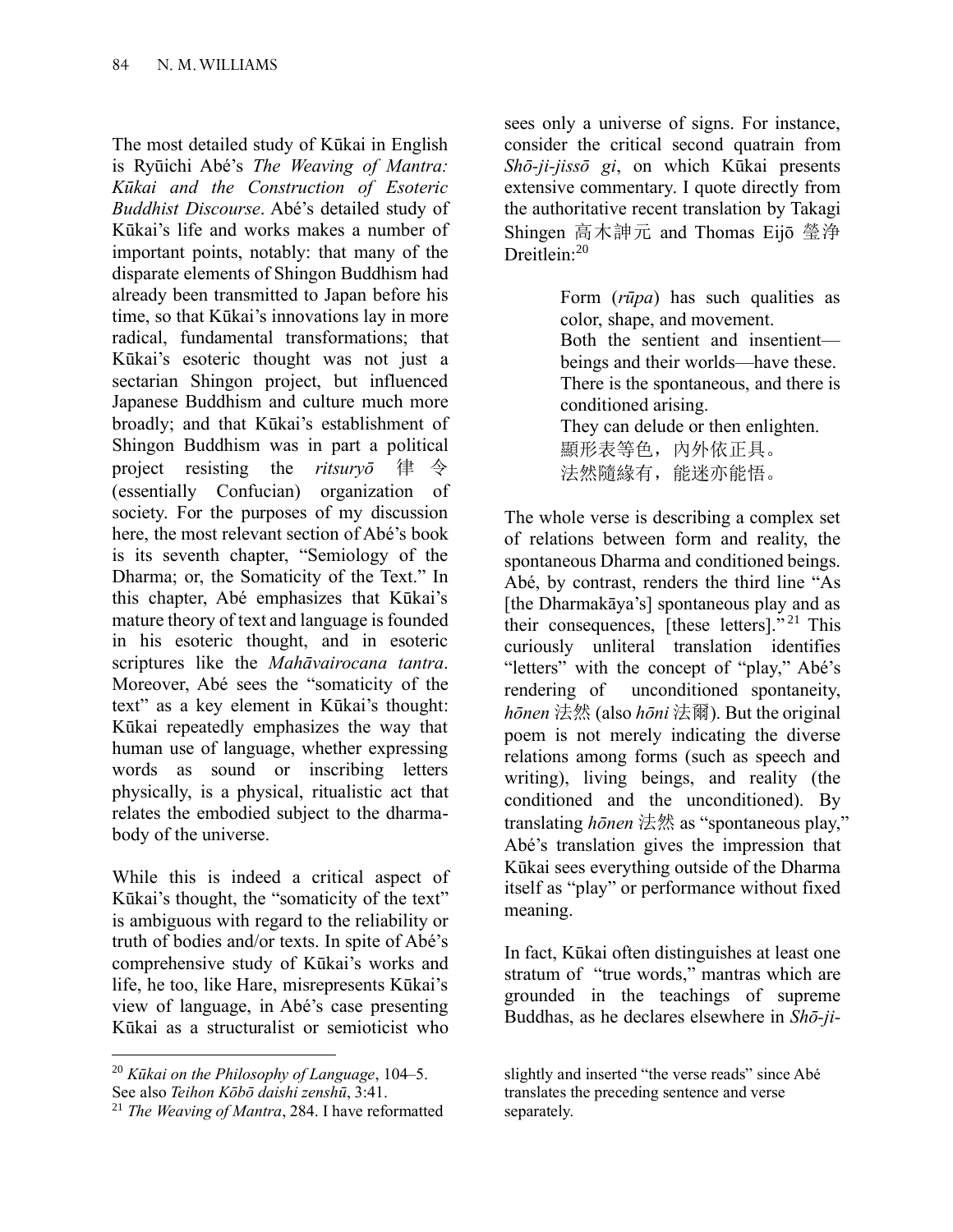*jissō gi*: "Though the Mantras possess infinite variations, when you investigate their fundamental origin, it is no other than the King-Mantra of the Ocean-Seal Samādhi of the Lord Mahāvairocana" 雖云真言無量差 別, 極彼根源, 不出大日尊海印三昧王真 言. 22 Abé finds that for Kūkai "mantras are not intrinsically distinct from ordinary language."<sup>23</sup> But his argument for this equivalence seems to rely on a misreading of Kūkai's text, the final chapter of the *Himitsu mandara jūjūshinron* 秘密曼荼羅十住心論. Abé translates "Because the letters of worldly languages are already capable of expressing what reality is, Tathāgatas empower [some of] them and present them as mantras. If one takes the position that the letters of worldly languages are external to the nature of the Dharma, that is nothing but the false view of a delusory mind."  $24$  According to this translation, Kūkai would be treating all forms of language as fundamentally equivalent in "expressing what reality is."

My own translation of the full passage, however, differs considerably. Here is the same passage, including the two sentences which follow Abé's quotation:

> "O Lord of Secrecy, do you know what the path of the mantra for the

Thusly-Come Buddhas is? That is, by protecting and nurturing these written scripts,"  $25$  according to the actual meaning of worldly script and language. Therefore the Thusly-Come receive and enact them according to the actual meaning of the mantras. As for other worldly writings that depart from the nature of the Dharma, these must be the erroneous views of deluded minds. Everything that has no real body to be sought, but is only protected and nurtured by the Buddhas employing their divine power, would be following an inverted course. These are not mantras (true words). "<sup>26</sup>

祕密主,云何如來真言道?謂加持 此書寫文字 ,以世間文字語言實 義。是故如來即以真言實義而加持 之。若出法性外,別有世間文字者, 即是妄心謬見。都無實體可求,而 佛以神力加持之,是則隨於顛倒, 非真言也。

But both this commentary and the original passage of the sutra on which it comments are focusing on the nature of mantras rather than of ordinary language.<sup>27</sup> Our discussion in the

<sup>22</sup> Translation slightly modified from *Kūkai on the Philosophy of Language*, 100. See also *Teihon Kōbō daishi zenshū*, 3:40.

<sup>23</sup> *Weaving of Mantra*, 295.

 $24$  Ibid.

<sup>25</sup> The first two clauses are from the *Mahāvairocana tantra* itself (*T* 848: 18.10a). Kūkai defines *kachi* 加持 in *Hizōki* 秘藏記 (*Kōbō daishi chosaku zenshū,* 2: 652; *Teihon Kōbō daishi zenshū*, 5:149–50): "*Ka* is the protection and consideration of the various Buddhas, *chi* is our own independent action. *Kachi* together is like when the father brings the seed inside the mother, and the mother's womb guards it well and nurtures the seed."

<sup>26</sup> *Kōbō daishi chosaku zenshū*, 1:568. Incidentally, Abé misidentifies as passages from Kūkai which are actually quotations from Yixing's  $-\hat{\tau}$  (683– 727) *Dari jing shu* 大日經疏, *T* 1796: 39.650c (clearly identified as such in the 1968 annotated edition by Katsumata, cited by Hare but not Abé).  $27$  For reference, the relevant passage goes: "In what way do Tathāgatas transform the Mantra Method into letters? [This is the first part of the quotation, but Hodge adds a note suggesting that the Chinese version is different from the Tibetan.] Lord of the Secret Ones! They are the words of truth, the Four Noble Truths, the Four Recollections, the Four Bases of Supernatural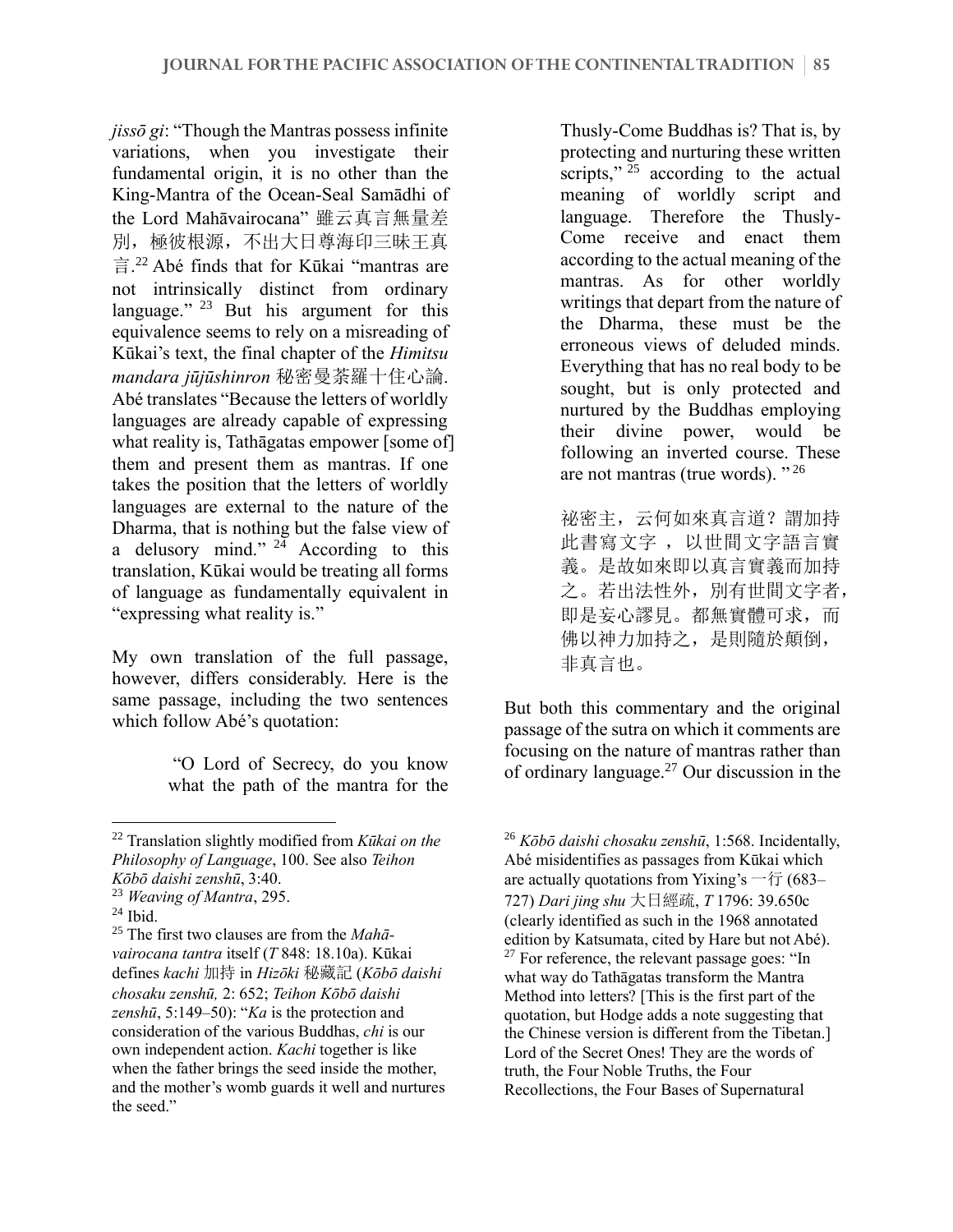previous section has already prepared us to understand what this means. The commentary is simply clarifying that not all uses of language represent the truth. At one extreme there are the mantras, and at the other lies and deceptions.<sup>28</sup>

Finally, Abé concludes his discussion of Kūkai on writing with this statement:<sup>29</sup>

> As he repeatedly states, "All sorts of letters are differentiations" (KZ 1:530). That is, for Kūkai, there is no identity among diverse signs of the text, except that they are all differentiating from one another manifesting emptiness ingrained in the text, whether it is book, a royal palace, or the universe.

Abé is trying to present Kūkai as a Heian forerunner of Saussure, with the "diverse signs" of the universe having no inherent meaning of themselves, but only manifesting the same emptiness. This is an appealing vision, but it may not be exactly what Kūkai had in mind. The assertion that "All sorts of letters are differentiations" comes once again from the *Shō-ji-jissō gi*, where after enumerating how the various impressions of the senses are understood by the mind, Kūkai concludes: "These kinds of differentiations are themselves letters of the text" 如是差別 即是文字也. <sup>30</sup> But this assertion just means that the differentiations in sense impressions

themselves constitute *a kind of* writing, not that they are equivalent to writing ("A is B" can mean  $A \subset B$  as well as  $A = B$ ). For, later in the same text, Kūkai says that "Paintings of various sentient and insentient beings are also the letters of form. Silk brocade, embroidered cloth, patterned cloth, silk gauze, and so on are also the letters of form." 又彩畫種種有 情非情亦名色文字,錦繡綾羅等亦是色文 字也.<sup>31</sup> Here he is simply saying that decorative patterns are comparable to written language, the formal equivalent of script.<sup>32</sup>

The difference is fundamental. If there is no identity but only infinite differentiation, how can Kūkai's mantras be a reliable key to enlightenment? It is true that with the advantage of historical perspective, it is easy to view Tantric Buddhism in general as a kind of marginal innovation in Buddhist practice whose great contribution lies in certain prominent distinctions from earlier Mahāyāna Buddhism. But this can hardly have been Kūkai's point of view. Instead he seems to be willing, at least at moments within his arguments, to view the sensory universe as an intricate inscription (by the Mahāvairocana Buddha, perhaps), of which the Siddham letters form a kind of cryptographic key. But the origin of all these signs is not underlying emptiness but the omnipresent Dharma-body.

I would not want to exaggerate the importance of these specific textual issues;

Power, the Ten Strengths of a Tathāgata, the Seven Precious Limbs of Enlightenment, the Four Divine States and the Eighteen Uncommon Qualities of a Buddha, which were accomplished by the Tathāgatas over many billions of eons." See Hodge, *Mahā-vairocana-abhisaṃbodhi tantra*, 132.

<sup>28</sup> Similarly, when Abé writes, ". . . Kūkai points out, 'the infinite merit inherent in every one of the letters of worldly language is already equal to that of mantras.'" he is again discussing a passage from the Yixing commentary requoted by Kūkai, not

Kūkai's own views; and in any case, the passage under consideration says nothing about "worldly language" at all. See *Kōbō daishi chosaku zenshū*, 1:569.

<sup>29</sup> *Weaving of Mantra*, 304.

<sup>30</sup> *Kūkai on the Philosophy of Language*, 108–9 (translation slightly modified); *Teihon Kōbō daishi zenshū*, 3:43.

<sup>31</sup> *Kūkai on the Philosophy of Language*, 114. *Teihon Kōbō daishi zenshū*, 3:45.

<sup>32</sup> Note discussion in Matsunaga, "Kōbō daishi no gengokan," 42.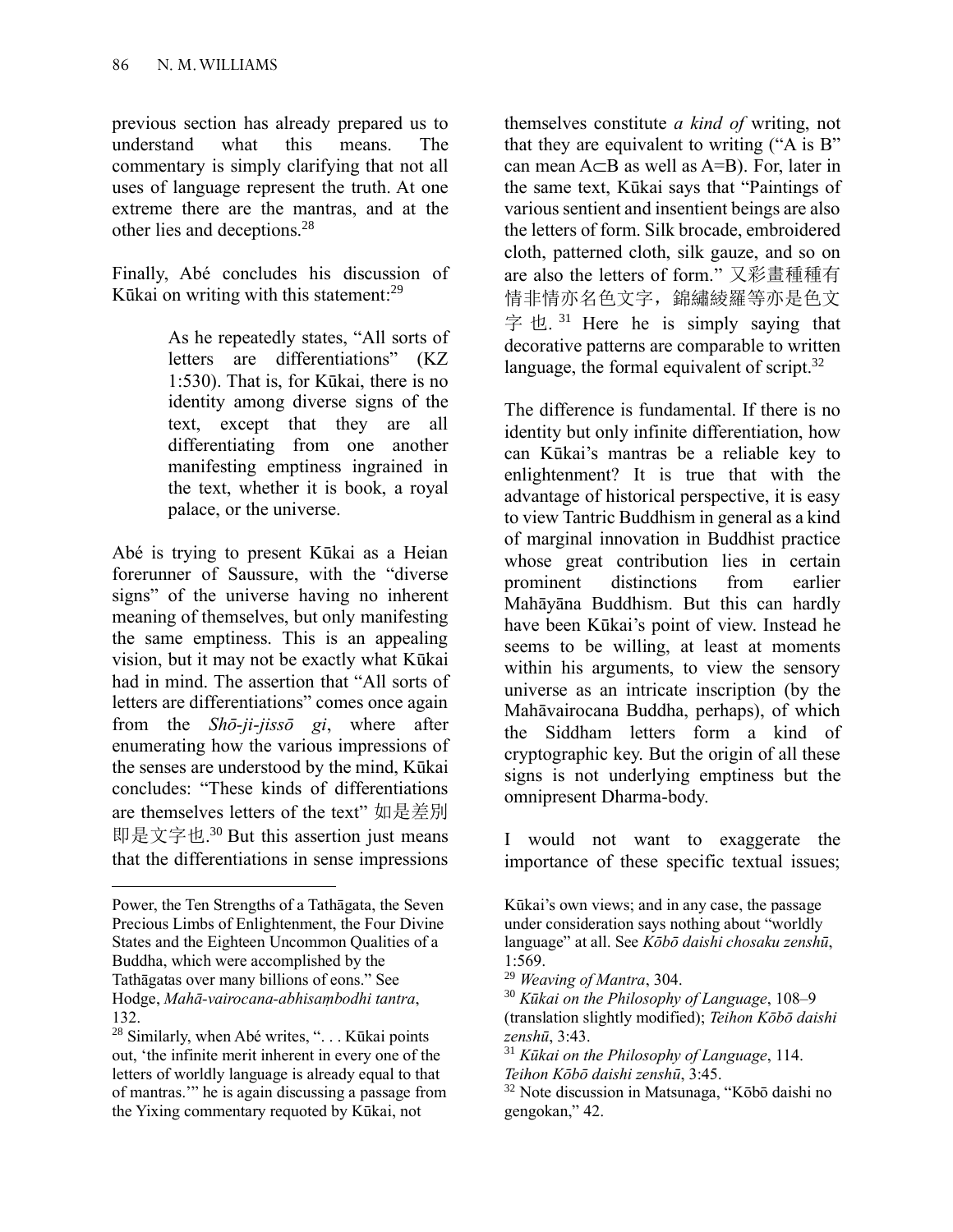Kūkai's texts are difficult, mingling translated passages from sutras and commentaries with his own innovative (or eccentric) usages. But overall, Abé's understanding of Kūkai is open to the same objection as Hare's. Both scholars correctly point out Kūkai's presentation of language as a ubiquitous phenomenon underlying and perhaps also distorting our perception of the world. In different contexts this argumentation might appropriately be compared to structuralist or poststructuralist views. But Hare and Abé neglect to note that for Kūkai, only certain forms of language are conditioned. Recall that Kūkai does not write that language as a whole is just a system of differentiations; to the contrary, he says instead that any system of differentiations in physical form, such as visual or auditory sense data, can be understood as a kind of writing; but only one one kind among several, because there are forms of writing which are unchanging and unconditioned.<sup>33</sup>

Though these are only quite limited examples from Kūkai's vast corpus, they suggest that the contemporary tendency to present him as engaging in deconstruction is misguided and reads into his thought a "spontaneous play" that is not actually stated by Kūkai. Instead, Kūkai isolates a special mode of language: the mantras which must be recited in their original Sanskrit and inscribed in Siddham calligraphy.



#### **The Ladder of Meaning**

One of the fundamental themes of Kūkai's thought is that the route to enlightenment is incremental and can be divided into stages of awareness, as in the ten stages of his *magnum opus*, the *Himitsu mandara jūjūshinron*. A simpler version of this is his essential distinction between "Exoteric" and "Esoteric" teachings. Although these terms existed before Kūkai, he thought through the distinction more systematically and applied it more generally to Buddhist doctrine.<sup>34</sup> It is relevant to many of his extant writings and to his claim as a prelate to be the leader of the Shingon sect superior to the preexisting Buddhist sects. Kūkai expounded the distinction in the "Disquisition Distinguishing the Exoteric and Esoteric Teachings"辨顯密二教論. <sup>35</sup> The essay opens:<sup>36</sup>

> The Buddha has three separate bodies, but only two kinds of teachings. The explanations of reception and transformation are called exoteric. Their words are obvious, summary, and adapted to the occasion. When

 $33$  Fujii Jun 藤井淳 has also clarified this point by discussing how Kūkai was following in the tradition of Six Dynasties philosophical debate on the question of whether "words exhaust meaning" 言盡意. Kūkai offered a new answer to this question. See *Kūkai no shisōteki tenkai no kenkyū* 空海の思想的展開の研究 (Tokyo: Transview, 2008), 376–91.

 $34$  Fujii Jun discusses the relationship of Kūkai's distinction to that of his contemporary Gen'ei 玄叡

as well as contemporary Esoteric thought in China (*Kūkai no shisōteki tenkai no kenkyū*, 147–87.  $35$  Abé points out that the main purpose of the text, *pace* its title, is to find textual justification within the Exoteric literature for Kūkai's conception of the Esoteric (*Weaving of Mantra*, 213–19 and 267– 70). For my purposes, though, only the introduction, which explains Kūkai's sense of this fundamental distinction, is pertinent.

<sup>36</sup> *Teihon Kōbō daishi zenshū*, 3:75.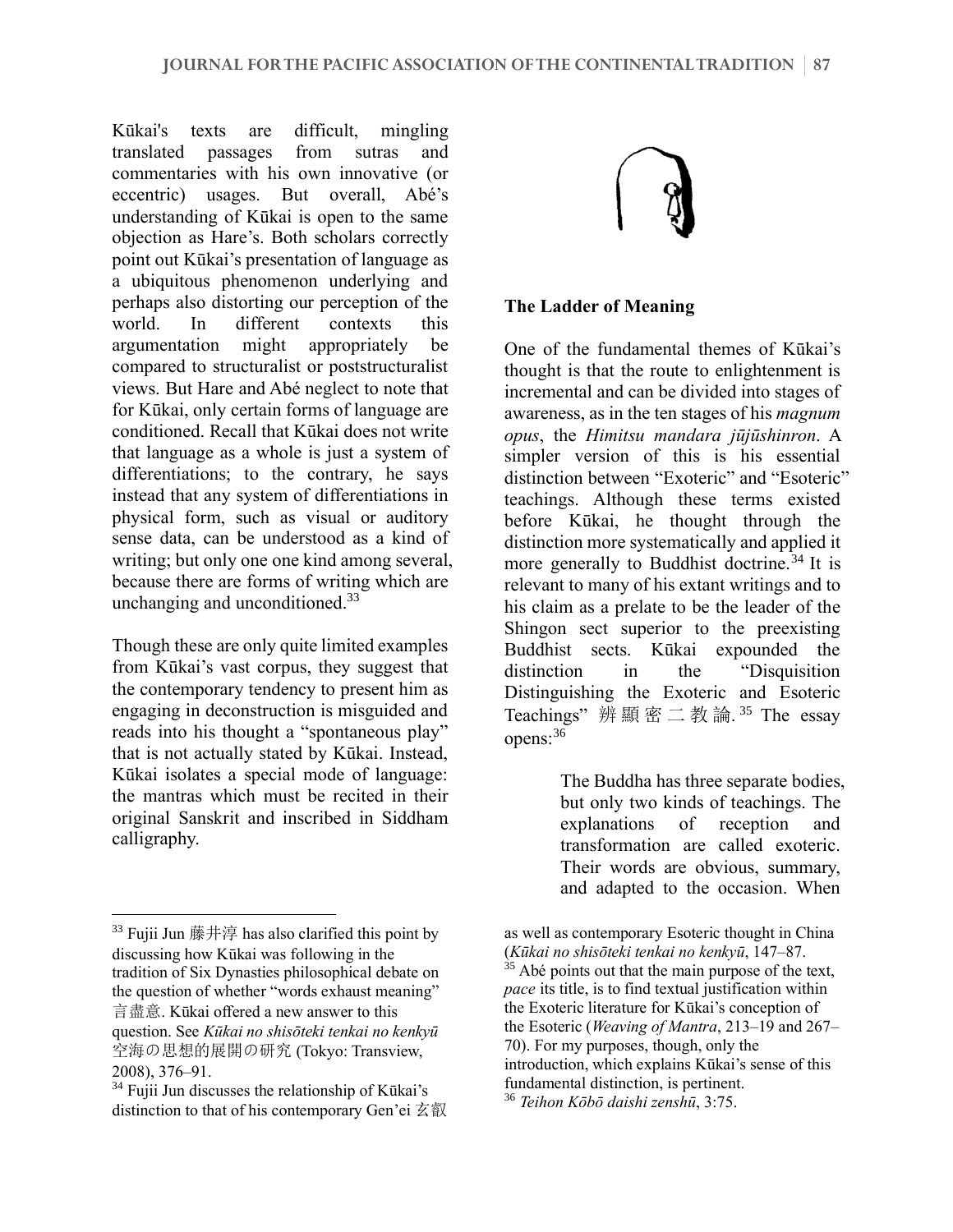the dharma-buddha speaks, it is called the secret treasure. Its words are secret, profound, and substantive teachings. 夫佛有三身,教則二種。應化開説

名曰顯教。言顯略逗機。法佛談話 謂之密藏。言秘奥實説。

Here Kūkai rejects the notion that words in general can represent truth directly. Instead, he believes that the words of the "exoteric" sutras were only partial and inaccurate representations. At the same time, the esoteric teachings are the actual words of the dharma-buddha and are "substantive" 實, conveying the truth in and of themselves.

This distinction leaves open various questions, of course, such as why the Buddha would need to preach in the Exoteric form, and how Kūkai obtained access to the Esoteric teachings. Thus he comments on these issues in a dialogue with an anonymous questioner:

> Question: The response body and the transformation body preach the dharma, as confirmed by all the different schools. As for the dharma body, it has no appearance, no form. It is cut off from the reach of human language, when the mind approaches it it vanishes, it cannot be explained or demonstrated. The various sutras all teach this lesson, and the various treatises also discuss it in the same way. So how can you now discuss the dharma-body preaching the dharma? Where is the proof of this?

問:應化身説法,諸宗共評。如彼 法身, 無色無像。言語道斷, 心行 處滅,無説無示。諸經共説斯義, 諸論亦如是談。如今何儞談法身説 法。其證安在乎?

Response: In the various sutras and treatises this idea is sometimes expressed. Although the text may be hidden from those of stubborn views, its meaning appears in accordance with one's ability. It is just like how gods and demons see different views, or how men and birds perceive light and dark differently [according to their distinctive natures].  $37$ 

答:諸經論中往往有斯義。雖然文 隨執見隱。義逐機根現而已。譬如 天鬼見別,人鳥明暗。

The final sentence here uses two Buddhist allusions to present very concisely the theory behind graduated levels of doctrine. The first is the parable in which four different classes of beings look differently upon the same pool of water. The gods see it as a pond encrusted with jewels; the mortals see plain water, the hungry ghosts see blood and pus, and fish see their own abode.<sup>38</sup> Similarly, the nighttime looks dark to men but not to the kalaviṅka birds which have night vision.<sup>39</sup>

At this level of abstraction, Kūkai's teaching might seem similar to the conventional Buddhist one of *upāya*, expedient means, as if the exoteric version of Buddhism is simply tailored for less percipient minds. But actually there is an important distinction in his conception of the Esoteric which both these parables help to clarify. The theory of the Esoteric is not just about production but about reception. The Esoteric teachings have existed before, but only a skilled interpreter

<sup>37</sup> *Teihon Kōbō daishi zenshū*, 3:75–76.

<sup>38</sup> The story is told in full in the *She dasheng lun shi* 攝大乘論釋. See *T* 1598: 31.402c.

<sup>39</sup> The source for this point is the *Shi moheyan lun*, which was dear to Kūkai's heart. See *T* 1668: 32.623c.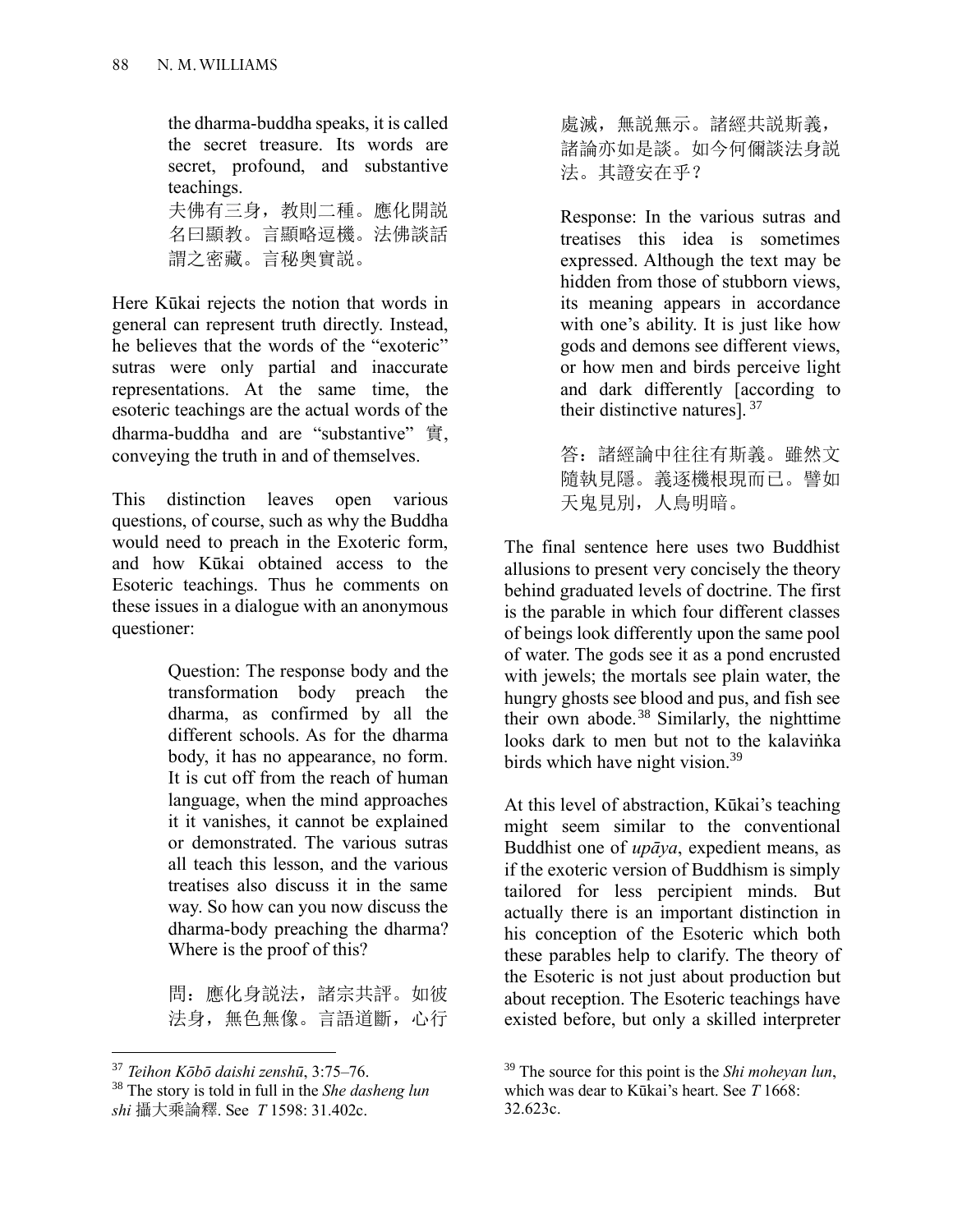can recognize them, like the kalaviṅka birds which look into the dark of night as if staring into midday sun.

At this point we need to return to the fundamental centrality of Sanskrit in Kūkai's conception of Buddhism, language, and reality. While Kūkai does not seem to have had the opportunity to learn Sanskrit grammar or actually to read or write in Sanskrit, he became devoted to the Siddham script, fondly writing encomiums individual Siddham letters even without being able to compose them into sentences.<sup>40</sup> Though Sanskrit letters and mantras are ubiquitous in his writings, there are also important documents where he discusses their particular significance for him. For instance, in a memorial to the Emperor Saga on August 30, 814, he presents a number of valuable Siddham and Chinese texts. The opening paragraph recapitulates the classic Chinese account of the origins of writing, based on the prognostications of the trigrams invented by Fu Xi and employed for moral teaching, to transmit the lessons of the sages throughout the realm and into the future; but then continues with Siddham, before celebrating both forms of script together from the point of view of Kūkai's love of writing:<sup>41</sup>

Memorial Presenting Siddham Characters and Various Texts 獻梵字并雜文表

I, seeker Kūkai,<sup>42</sup> say: I have heard that if the way of the emperor moves Heaven itself, then the secret register will surely be revealed; if the imperial winds [of influence and control] stir the earth, then numinous writings will triumph as well. Thus, it was only possible for the dragon trigrams and the tortoise inscriptions  $43$  to be marked out properly once the Yellow Emperor and Fu Xi ruled; the phoenix writings and the tiger characters had to wait for Lord Bai [sage-emperor Shaohao] and Lord Ji [King Wen of Zhou] to reveal their forms. Then discarding the old way of notched ropes, the texts of the Three Mounds flourished. <sup>44</sup> The wood-carving method was forgotten, and the Five Canons all thrived gloriously.<sup>45</sup> The Resplendent Emperor promulgated his teaching and influence, encouraging moral transformation, and the common people all looked up

<sup>42</sup> I render the Sanskrit *śramaṇa*, translated into Chinese as *shamen* 沙門 (J. *shamon*), as "seeker." In the East Asian context it implies a Buddhist monk.

<sup>40</sup> Secondary scholarship does not always explain this point clearly, but the uneven trajectory of Sanskrit in premodern East Asia is traced in full by Robert Hans van Gulik, *Siddham: An Essay on the History of Sanskrit Studies in China and Japan* (Nagpur: International Academy of Indian Culture, 1956). Hare also discusses Kūkai's incomplete understanding of the six types of Sanskrit compounds.

<sup>&</sup>lt;sup>41</sup> The memorial is included in the fourth fascicle of Kūkai's literary collection, the *Seireishū* 性靈 集, in *Teihon Kōbō daishi zenshū*, 7:62–64; *Kōbō daishi chosakushū*, 3:195–200; *Sangō shiiki; Seireishū* 三教指歸.性靈集 (Tokyo: Iwanami shoten, 1965; Nihon koten bungaku taikei 71), 241–44. Cf. Kūkai's earlier memorial reporting on sutras he has brought with him immediately on his

return from China, translated in full in Yoshito Hakeda, *Kūkai: Major Works* (New York: Columbia University Press, 1972), 140–44.

<sup>43</sup> The editors of the *Nihon koten bungaku taikei*  edition identify parallels with the Ming compilation *Shushi huiyao* 書史會要 (*Siku quanshu*), 1.3b.

<sup>&</sup>lt;sup>44</sup> The writings associated with the three sages Fu Xi 伏羲, Shen Nong 神農, and the Yellow Emperor (Huangdi 黃帝).

<sup>&</sup>lt;sup>45</sup> The canons established (in writing) by Shaohao 少皞, Zhuanxu 顓頊, Di Ku 帝嚳, Yao 堯, and Shun 舜.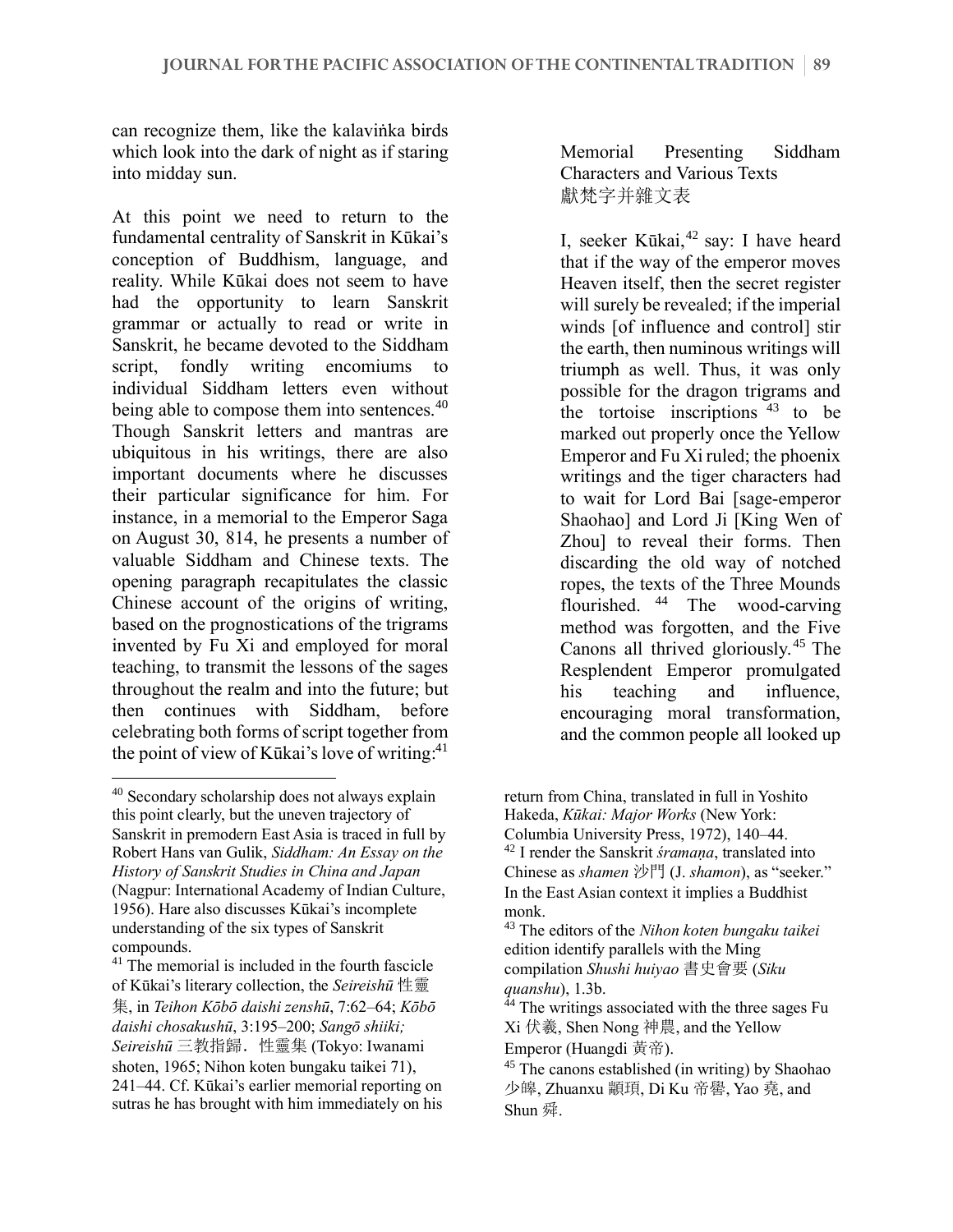and recognized it, coming to observe. Without even leaving the gate of their courtyard, he seemed to gaze ten thousand leagues away; without sagely wisdom, he mastered all the methods of the heaven, earth, and man. Examining antiquity and refreshing past knowledge, revealing the proper model by his own person, without writing how is all this possible?

沙門空海言:空海聞,帝道感天, 則秘錄必顯;皇風動地,則靈文聿 興。故能龍卦龜文,待黃犧以標用; 鳳書虎字,俟白姬以呈體。於焉結 繩廢而墳燦爛,刻木寢以五典鬱興, 明皇因之而宏風揚化,蒼生仰之而 知往察來。不出戶庭,萬里對目; 不因聖智,三才窮數。稽古溫故, 自我垂範,非書而何矣。

As for the marvelous writings of Siddham, the letters of Sanskrit writing: in form they condense the former Buddhas, in their principles they contain the wisdom of multitudes. Thus the fully Awakened ones of past, present and future have been honored as teachers; the Boddhisattvas of all ten realms were revered beyond life itself. Treasures filling the entire universe barely equal the wisdom of half a *gāthā*; the obstructions accumulated through the kalpas can all be swept away in a single thought. Truly the sense and function of writing are mighty and far-reaching indeed!

況複悉曇之妙章, 梵書之字母, 體 凝先佛,理含眾智,所以三世覺滿, 尊而為師;十方薩埵,重逾身命。 滿界之寶,半偈難報;累劫之障,

一念易斷。文字之義用,大哉遠哉。

I bow in reverence before your majesty the Emperor, declaring the title of the "three joined by a line" [to make the character  $\pm$  "king"], establishing primary authority as the "five with one line deleted" [again making the character  $\pm$ ]. Your path proceeds properly according to compass and square, your radiance is equal to that of Sun-crow or Moonhare. Your benevolent dew descends on all under Heaven, and within all six corners you govern by Non-Action. The breezes stir your zither, and by means of your solitary person all is at peace. Regulating governance by jade and candle, reflecting in the bronze mirror, today we can all observe the motion of the auspicious Wheel.

伏惟皇帝陛下,貫三表號,減五稱 首,道邁規矩,明齊烏兔。 露沉文 下,六合無為;風動琴上,一人垂 拱。玉燭調化,金鏡照耀,所謂輪 瑞之運,於今見矣。

I, Kūkai, am just a shard or pebble of a man, but ever regard in reverence the Golden Immortal [the Buddha]; in my rectitude I bow in awe before Chao or  $Xu,$ <sup>46</sup> but still I have long reclined in the clouds of Yao and the Yellow Emperor. In my spare time from contemplation in my grotto, I have made a study of the writing of India. After sitting some time with my boiled tea, I peruse for a while the books of China.<sup>47</sup> Whenever I look at the ancient seal script of Scribe Cang Jie, or the modern clerk script of

<sup>46</sup> The ancient recluses from the time of sageemperor Yao, Chao Wen 巢文 and Xu You 許由.

<sup>47</sup> Kūkai uses the Chinese transcription Zhendan

震旦 of the Indic name for China, Cīnasthāna.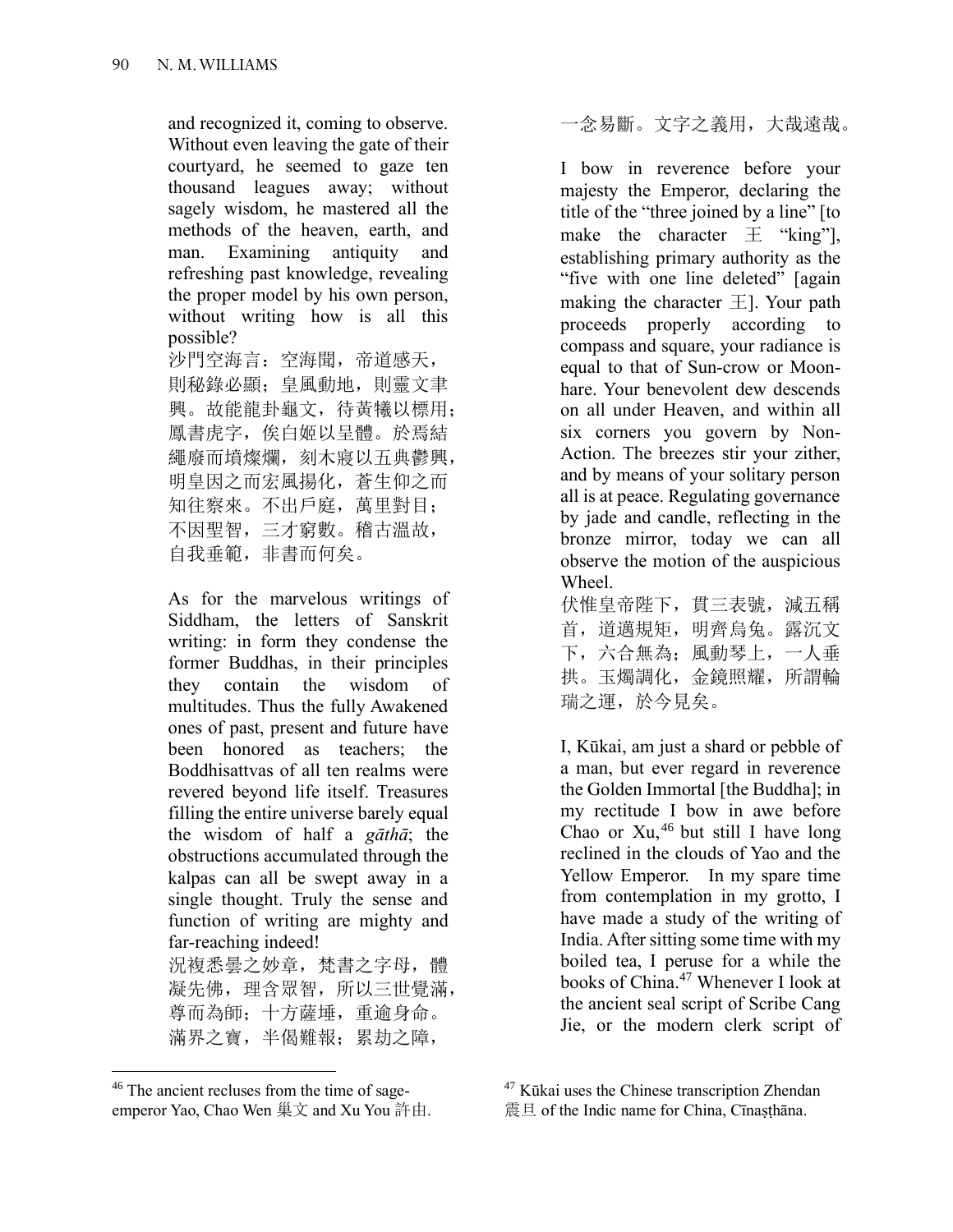Wang Xizhi, <sup>48</sup> or the force of the grass script by Master Du,<sup>49</sup> I always feel a surge of energy and forget my sorrows, a passion from the mountains full of laughter. A proverb says: "What is sweet for the servant is sweet for the master too." For a long time I have wanted to present these writings according to this principle. But since they are disarrayed and defiled, I feared to brush with dust your sagely vision. I only hope that my slight sincerity may confidentially penetrate and be heard by heaven. 空海人是瓦礫,每仰金仙之風;器 謝巢許,久臥堯帝之雲。窟觀餘暇, 時學印度之文。茶湯坐來,乍閱振 旦之書。每見蒼史古篆,右軍今隸, 務光韭葉,杜氏草勢,未嘗不野心 忘憂,山情含笑。諺曰:「奴口甘, 郎舌甜。」敢因斯義,欲獻久矣。 然猶狼籍污穢,還恐觸塵聖眼,微 誠潛達, 先聞於天。

Humbly bearing the oral command of the sea of Fuse,  $50$  leaping in delight, I have bound and prepared the *Encomia to Scripts of Past and Present*, Wang Xizhi's *Lanting Inscription*, and also Sanskrit writings and Siddham, for eleven fascicles in all, which I dare to present now to your Majesty. I only beg that Heaven

in its mercy not reject a single drop, but peruse in entirety these scattered traces. I bow in prayer that when your Majesty unfolds these Sanskrit words, the guardianship of Indian gods will be manifold and mighty; that when you further examine these divine books, the protection of deities and men will be numerous and vast. May the farthest shores of the Anavatapta River swiftly enter your own domain; may the lofty ridges of Mount Song come receive your inaugurating calendar.<sup>51</sup> The permanently abiding letters protect and nurture your imperishable body; may the people as in remote antiquity continue to play their wood-tossing game and plough the fields in tranquility up to the present day.<sup>52</sup> You appoint officials according to dragon auguries, who dally with you at Mount Guye; with phoenix-like auspices you designate the offices, and revel in relaxation at the Golden Tower.<sup>53</sup> I have ventured to besmirch momentarily your dangling jade and the axe-patterned screen; bowing deeply, I tremble in fear before you. I, the seeker Kūkai, in sincerest awe and reverence, make these humble statements.

伏奉布勢海口敕,欣踊繕裝《古今 文字贊》、右軍《蘭亭碑》,及梵字、 悉曇等書都一十卷,敢以奉進。伏

 $48$  Wang Xizhi 王羲之 (303-361), whose "Preface to the Collection of the Lanting Gathering" 蘭亭集

序 remains one of the most cherished pieces of Chinese calligraphy.

<sup>49</sup> Du Bodu 杜伯度 of the Latter Han dynasty.

<sup>50</sup> The modern Jūnichōgata 十二町潟 lake in Toyama prefecture, which is mentioned frequently in the *Man'yōshū*. But it is unclear why it appears here.

<sup>51</sup> Mount Song is the central one of the five sacred mountains or "marchmounts" of China. In these lines Kūkai expresses the fanciful wish that by means of

Chinese and Sanskrit writing, Emperor Saga's benevolent rule will be sustained by both Indian deities and Japanese *kami*, and extend to encompass the territories of the continent as well.

<sup>52</sup> Under the sage-kings of antiquity the peasants lived in such contentment that they were said to devote much time to the game of *jirang* 擊壤, which involved tossing a wooden tablet to strike another one imbedded in the earth.

<sup>53</sup> Both Mount Guye and the Golden Tower are elegant references to the imperial palace. Mount Guye is a legendary home of immortals.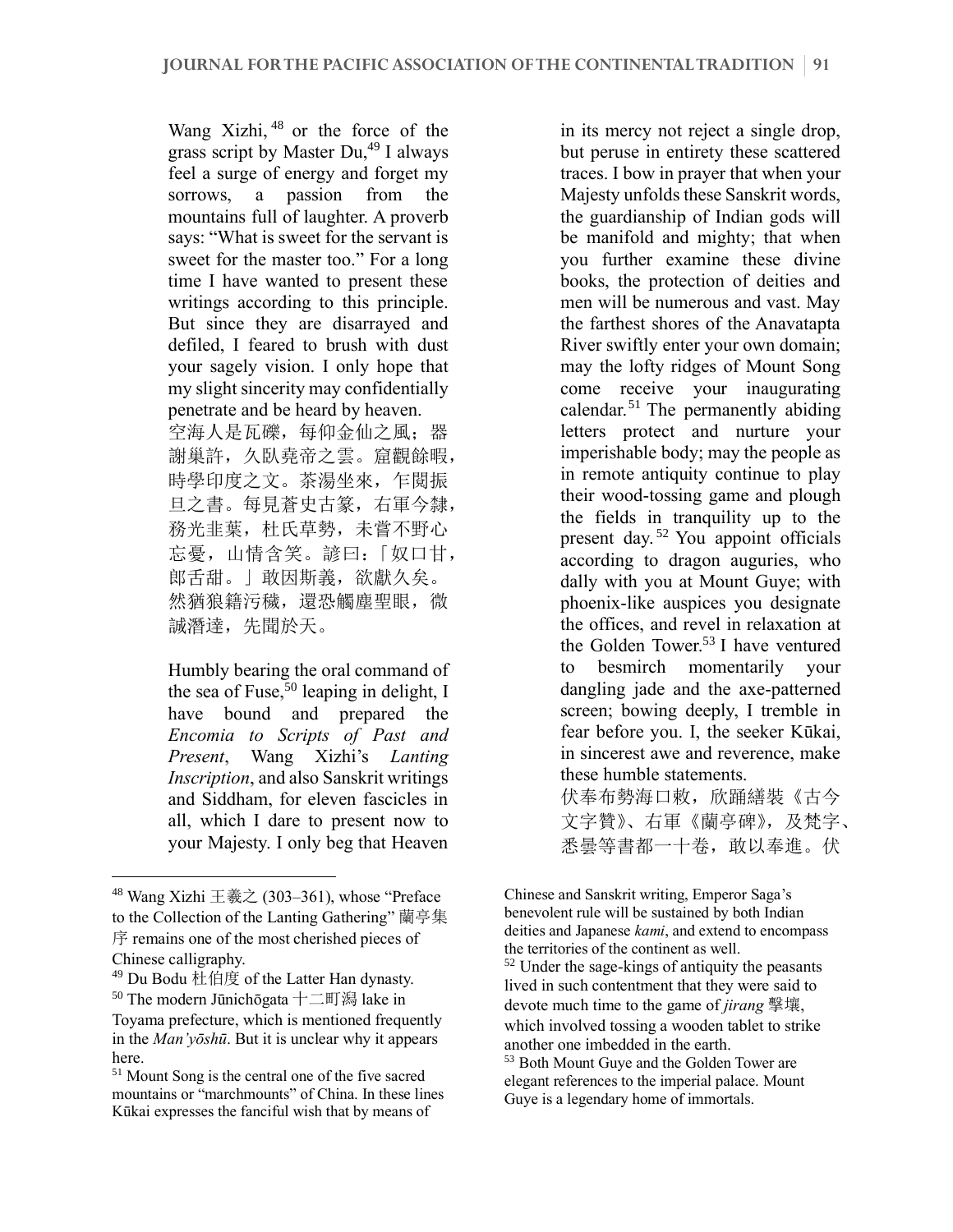乞天慈不嫌涓滴,一覽飛塵。伏願 陛下一披梵字,梵天之護森羅;再 閱神書,神人之衛逼側。達水遙浦, 忽入封疆;嵩山夐岫叮來受正朔。 常住之字,加持不壞之體;遂古之 民,擊耕於今辰矣。龍瑞紀官,永 豫姑射;鳳祥名職,放曠金閣。輕 黷旒扆,伏深戰越,沙門空海誠惶 誠恐, 謹言。

*Sanskrit Words and Siddham Letters*, with *Meanings Explained*, one fascicle.

*Encomia to Writings of Past and Present*, three fascicles.

*Forms of Seal and Clerk Script of Past and Present*, one fascicle.

Emperor Wu of Liang's *Evaluations of Grass Script*, one fascicle.

Wang Xizhi's *Lanting Inscription*, one fascicle.

*Vinaya Master Tanyi's Stone Inscriptions*, one fascicle.<sup>54</sup>

Presented by seeker Kūkai on August 30, 814.

《梵字悉曇字母》並《釋義》一卷、 《古今文字贊》三卷、《古今篆隸 文體》一卷、梁武帝《草書評》一 卷、王右軍《蘭亭碑》一卷、《曇 一律師碑銘》一卷。宏仁五年閏七 月八日,沙門空海進。

After effusive encomia to the power of writing, the final section praises the emperor's power in even more extravagant and deferential terms. The key point for my purposes, though, is how, even within the context of Kūkai's devotion to calligraphy and his gift to the emperor, the text distinguishes precisely between Chinese and Indic writing. The first paragraph praises the political function of Chinese characters,

mentioning its legendary inventors, but the second paragraph discusses how Siddham script allows one to sweep away doubt and achieve enlightenment. Thus Kūkai, while seeing Chinese characters and Siddham writing as comparable in form, also distinguishes them radically in terms of value. Moreover, Kūkai has no conception of "language" or "writing" in itself. Instead, he sees both Chinese and Siddham writing as representing millennia—or even kalpas—of historical development, recalling and even reviving the culture-heroes and Boddhisattvas of the past. In other words, he has no notion of—or would reject—valueneutral "writing" intended solely as a transcription of spoken language.

I suspect that Kūkai was particularly wellplaced to appreciate the special potency of Sanskrit mantras in Esoteric Buddhism by his experience as a student of classical Chinese in Japan. To conquer the difficulties of Chinese expression, he memorized and recited hundreds of Chinese texts, and was a incomparable master of Chinese style. His attention to the form of the characters is reflected in his famous calligraphy. Yet when he encountered Sanskrit, he perceived it as occupying a higher level yet. Kūkai's theory of languages and scripts places the languages and scripts that he knew in a hierarchy of propinquity to the Dharma. The key difference between Shingon thought and earlier Mahāyāna philosophy is that language is decidedly not a tool to be discarded when enlightenment is achieved. By means of language we can approach the truth, but *only if* we hone our own linguistic abilities, and employ language as effectively and elegantly as we can, and learn the different languages we need to access higher insights.

<sup>&</sup>lt;sup>54</sup> Tanyi 曇一 is the style name of the monk Jueyin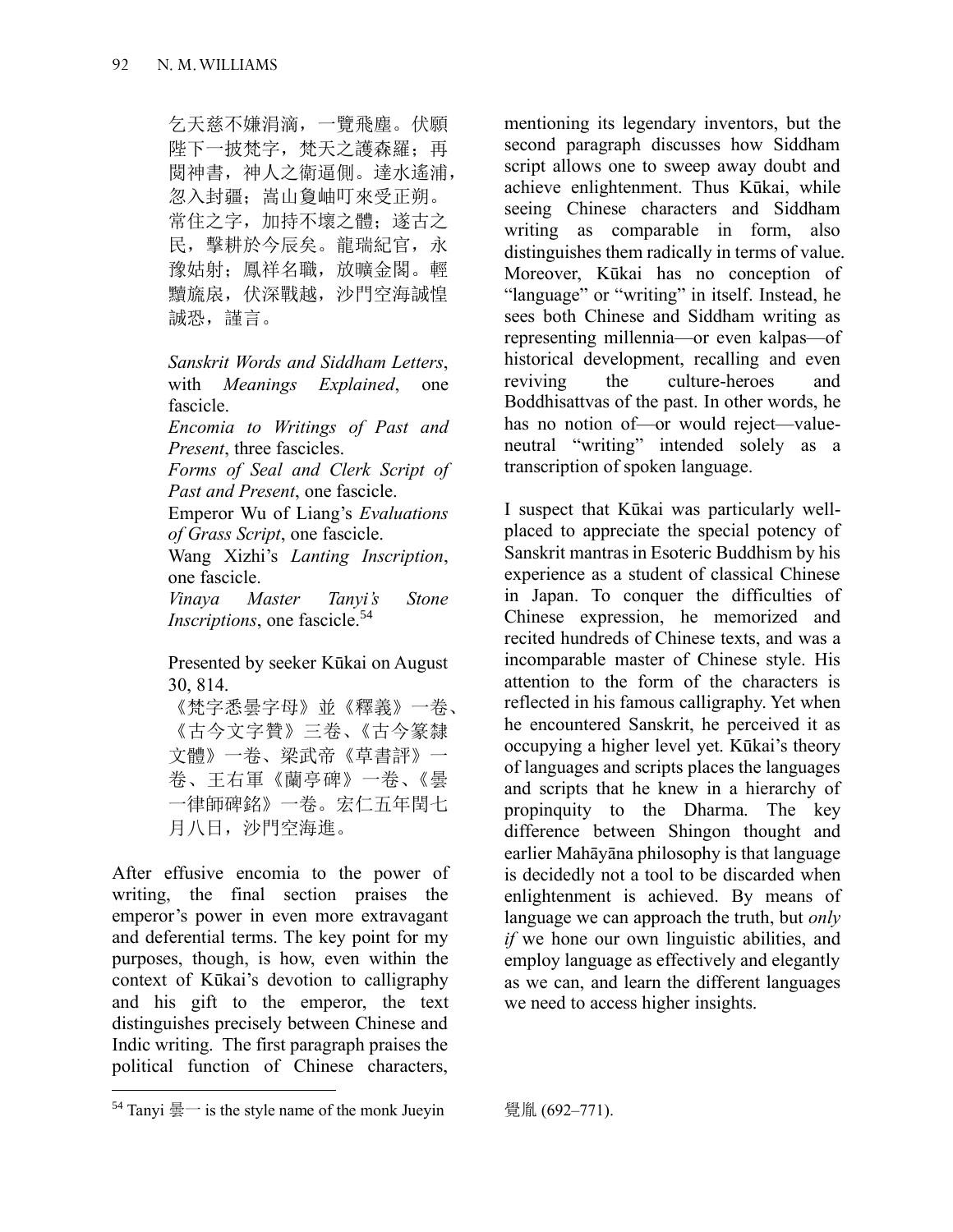## **Universal and Particular**

More broadly, the trouble with many previous discussions of Kūkai's view of language is that they suggest he had one generalized view of letters, or words, or languages. We are accustomed to seeing the essential unity of the world's many languages. Since Saussure, this approach has flowered in the field of linguistics with Chomsky's Universal Grammar and related initiatives. Though modern linguistics provides insights into the actual operation of spoken languages, however, its axioms are not necessarily the sole or most effective ones in dealing with the intracultural significance of language.

In spite of the huge differences between them, in fact, on this particular issue Derrida does offer a valid approach to Kūkai in his critique of Western logocentrism. One of Derrida's most influential works, *De la Grammatologie*, is devoted to a critique of the Saussurean assumption of spoken language as primary and writing as secondary. Indeed, in that work Derrida takes pains to discuss how the varied modes of writing, including not just Chinese characters but also cuneiform and hieroglyphics, fit into a theory of writing's priority. 55 Kūkai never makes the error of treating writing merely a substitute for the authenticity of speech, which Derrida finds ubiquitous in Western philosophy, and at least in some of his writings Kūkai even seems to identify the written letters of Siddham as the basis of meaning. This point of contact between the two thinkers is deceptive, needless to say, since Derrida goes on to question the stability of Saussurian difference altogether, while Kūkai sees both the sound and the inscription of mantra as reliable sources of truth. And yet from a specifically East Asian point of view, Kūkai's vision of Esoteric truths only properly expressible in

Sanskrit might potentially be understood as a radical destabilizing of the Sinographocentric view. Finally, there is scope for a deconstructive reading *of* Kūkai, beginning with how his concept of Esoteric truth is founded in complementary relation with superficial and transient uses of language, but that would exceed the goals of this essay.

I would like to suggest simply that the assumptions of equality among languages and of the priority of spoken language to writing have distorted modern interpretations of Kūkai's thought. By reducing his views of languages and scripts to a theory of "language" abstracted from place and culture, scholars have neglected some of his central claims. Kūkai does not see language as a vast system of symbols to be manipulated, but rather, in keeping with his soteriology and epistemology, as a ladder of understanding, in which we first employ those letters and words we have already learned, and only painstakingly advance to higher levels of knowledge, accessing higher mantras and deeper levels of meaning.

On the other hand, I would agree with Hare that Kūkai has insights which may remain relevant for us today, reflecting on the limitations of a global civilization that is simultaneously homogenized and fractured. From this point of view one aspect of Kūkai's thought that may have enduring appeal is his loving attention to the particularity of words, languages, and scripts. For Kūkai, different sounds and letters have their own iconic features and a physical, somatic power, well described by Abé, that is not simply semiotic in nature. In that sense, there is an affinity between Kūkai's view of language and that of unorthodox modern linguists espousing "linguistic relativism," a research program that "moves away from a rigid

<sup>55</sup> *De la Grammatologie* (Paris: Édition de Minuit,